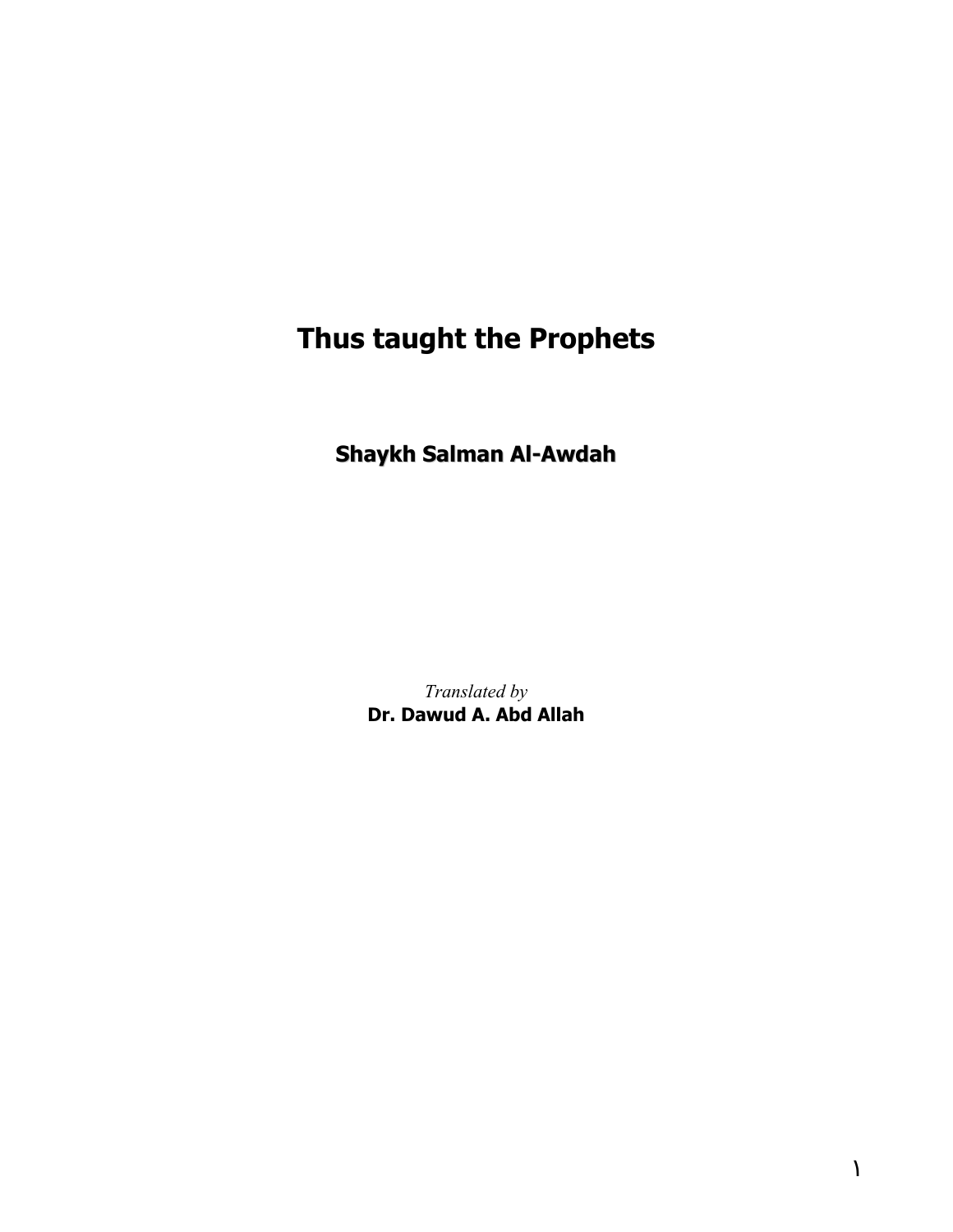## **About the Author**

**SHAYKH SALMAN AL-AWDAH** of Bani Khaled was born in 1955 in Al-Qasim province of Saudi Arabia to a reputable family. It rapidly became apparent to his teachers that he head been gifted with exceptional intelligence and he demonstrated this aptitude by obtaining his bachelors degree and then gaining Masters for his pioneering thesis *The alienation of Islam* from the Islamic University of Al-Qasim where he also worked as a lecturer.

 Distinguished in Fiqh, Aqidah and the Arabic language, he also possesses diverse talents. He was renowned for his eloquence and for his vigour in confronting corruption with the truth. This gave the Shaykh a global appeal through his public lectures, booklets and best-seller audiotapes that demonstrated a deep understanding of Muslims, a critical analysis of their problems and the practical solutions to them. This made him notable amongst the pioneering group of younger scholars who called for comprehensive reform and renewal, and were truly the conscience of the Ummah.

 As a result of his widespread appeal to Muslims worldwide, his courage, his conviction of his Allah-given role as a Caller and his fearing non but Him, he was arrested on  $13<sup>th</sup>$  September 1994, and up to the publication of this book he is still *imprisoned without trial or charge!*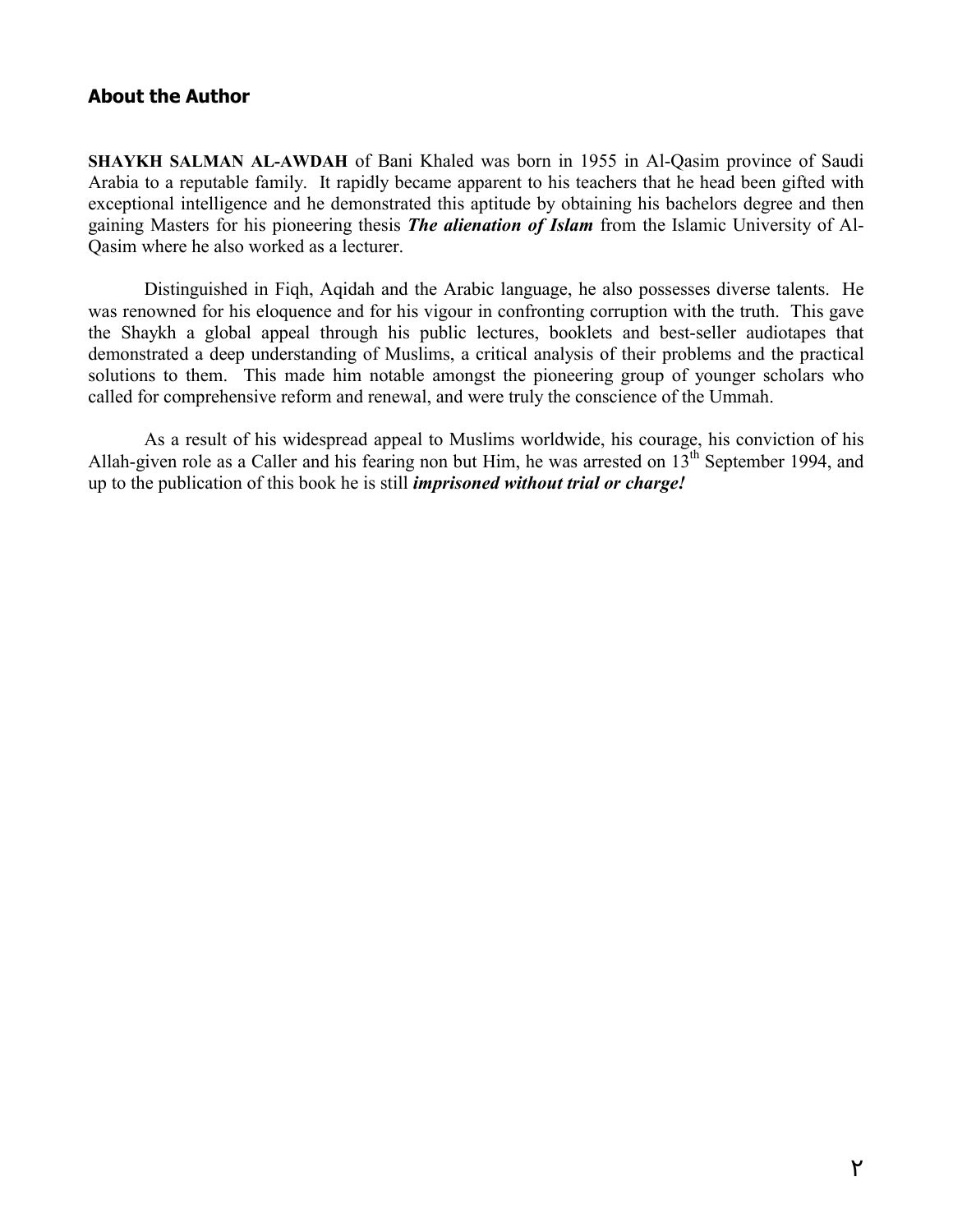# **CONTENTS**

| And neither did he bid you to take the angels and the Prophets as your lords28 |  |
|--------------------------------------------------------------------------------|--|
|                                                                                |  |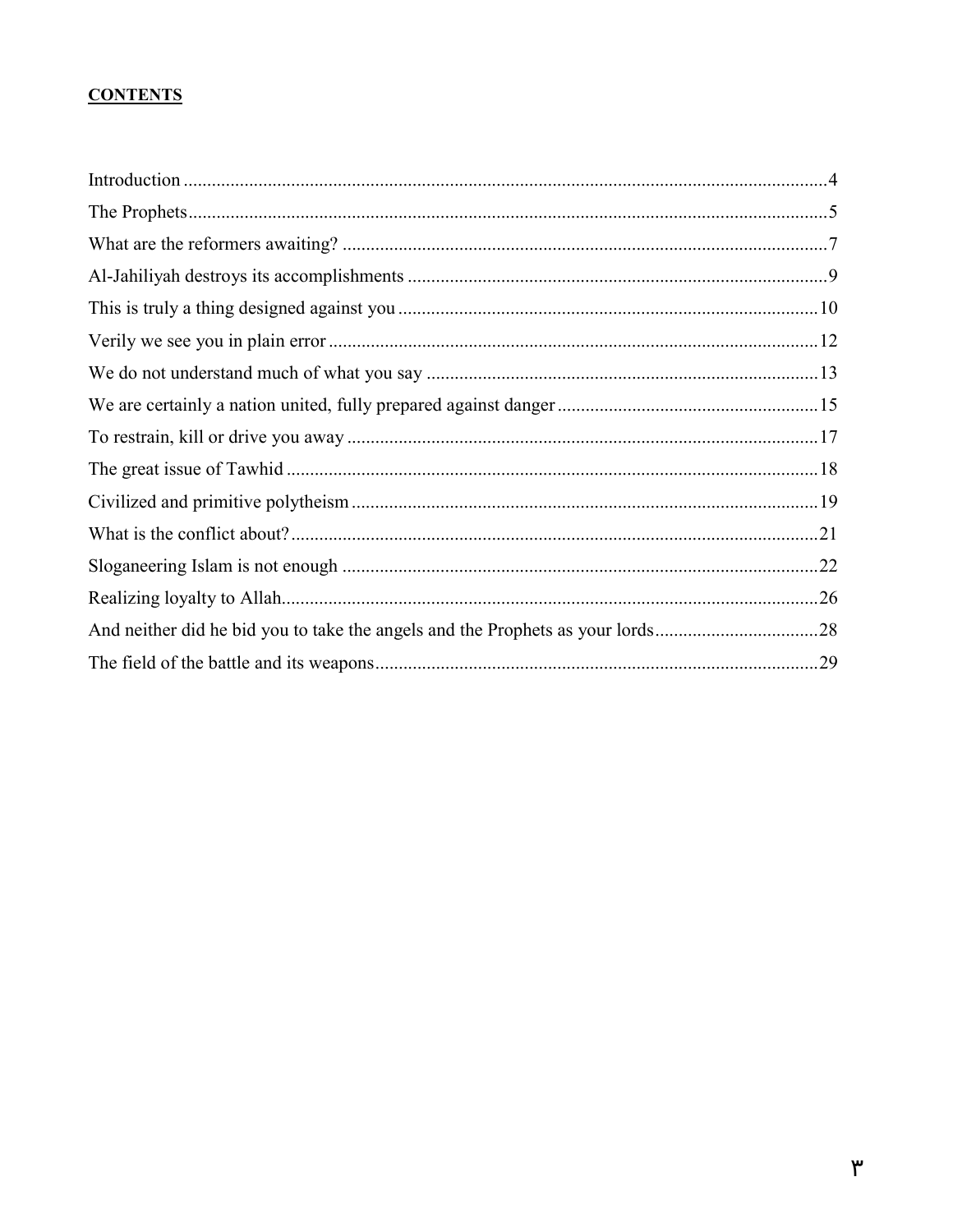## **Introduction**

**VERILY ALL PRAISE** is due to Allah, we praise Him, see His help, implore His forgiveness, and repent to Him. We also seek refuge in Allah from the evil that lies in ourselves and from our evil deeds. For whomever Allah Almighty guides, none can lead astray; and whomever He misleads, none can guide. I bear witness that there is no God except Allah, He is alone and has no partner. I further testify that Muhammad is His servant and Messenger. May Allah bestow His eternal peace and blessings upon him and upon his fellow Prophets who bore the message of monotheism-*Tawhid*, implemented it, and propagated it. Surely they all struggled for the sake of Allah's pleasure in the most faithful manner, until their noble souls answered the call of their Lord and departed this world. May He grant them His choicest, most exalted, and most complete rewards.

 We live today in a historic period of religious renewal. A time that we hope will witness the establishment of Islam and its followers upon the Earth. One that will, moreover, bring about the destruction of the enemies of faith everywhere. As the Prophet Musa التَّكِيلُ pointed out to his people and followers when they complained to him: *It may be that your Lord will destroy your enemies and make you inheritors in the earth; so that He may try you by your deeds.* (Surah Al-Araf: 129)

 There is no doubt that the safest and best course that should be adopted by those who yearn for reform in our time or in any era – is the way of the Prophets. May Allah commend them and grant them peace. Hence the revivers of the faith today ought to study the history of the first reformers (the Prophets). They ought to revisit this history in order to observe what the Prophets called to. Furthermore, today's faithful must ask themselves: What was the true nature of the prophetic missions? How did they call to the people, and what fate befell them? All of these are important prerequisites that would enable the Islamic workers today to adopt the right course and preserve along it with sure steps and unfailing vision; without being distracted or disheartened by the length of the journey, the ferocity of the waves or the turbulence of the storms.

 It is in this context that we have decided to review the call of the Prophets and Messengers; perhaps our effort may result in identifying some of the most important milestones along the way to success.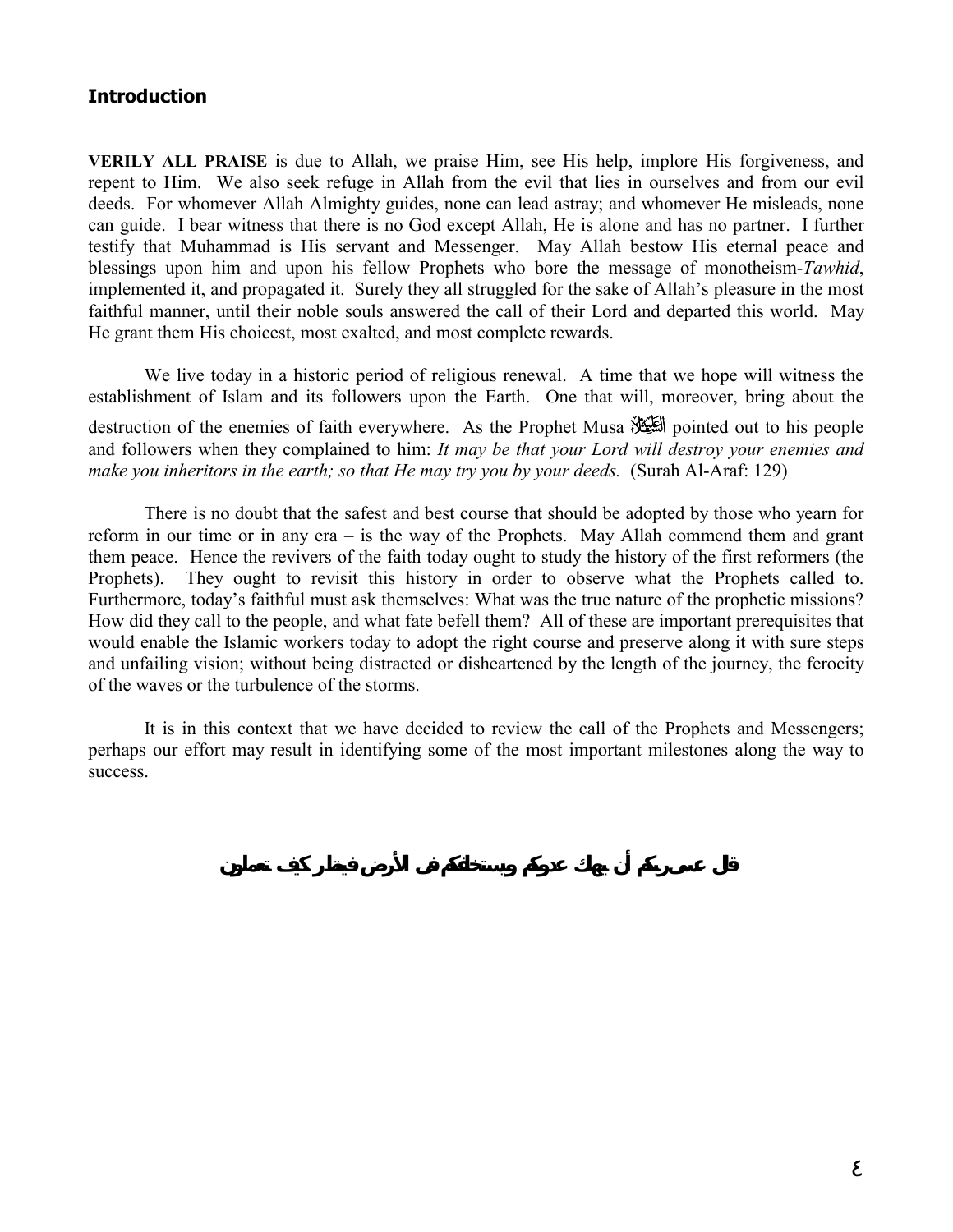# **The Prophets**

**WHAT BLESSED, NOBLE,** and exalted personalities – They were sent to various people throughout history. They struggled patiently and encouraged others to be patient. They were the beacons from which people in darkness found guidance. They were symbols of mercy sent by Allah to humanity so they may be taken by His permission out from their blind stupor and waywardness to the light of guidance and discernment.

 All the Prophets bore a great burden; they met with severe trials and displayed unflinching patience against the abuse of their people. They neither demanded nor sought rewards or thanks of the people. Never did they pursue prestige or engage in temporal vanity. On the contrary, their foremost concern was always that the people should worship their Gracious and Exalted Lord.

 Each one of the Prophets was sent to their people at epochal periods in their history. Hence they called by night and day, and exhorted their people both secretly and openly. And in the service of this Call to their Lord they had, more often than not, to put up with fierce opposition, denial, and persecution. On account of this, Allah Almighty decreed that their memory should forever be cherished on the Earth. For there is not one Muslim who does not long to remember them, who does not enjoy speaking about them, or displaying his love for the Prophets by invoking Allah's peace and blessings upon them every time their names are mentioned. Moreover, the majestic station that Allah has prepared for them in the abode of the Hereafter is indeed beyond the imagination of aspirants. May the peace and blessings of Allah be upon them all.

Imam Ahmad narrated in his *Musnad* on the authority of Abu Dhar  $\frac{1}{20}$  that he said: "I came

upon the Messenger  $\frac{1}{25}$  while he was in the mosque and sat down in his company." The Messenger said: "O Abu Dhar, have you prayed?" I answered: "No, O Messenger of Allah." He said: "Stand and pray." "So I stood and prayed then I sat down." Then the Prophet of Allah said: "O Abu Dhar seek refuge with Allah from the evil devils from among the jinns and men." I said: "O Messenger, are there devils from among men?" The Prophet replied: "Yes" I said: "O Messenger, what is prayer?" He said: "The best subject, whoever wills should do little and whoever wills should do more." (referring to nonobligatory prayers) I then asked, "O Messenger of Allah, what is fasting?" He said: "An obligation which is rewarded generously by Allah." "And what of charity?" The Messenger said: "It will be rewarded manifoldly" I asked: "O Messenger of Allah, which is better?" He replied: "Striving by the indigent and secret charity towards the poor." "O Messenger, who was the first of the Messengers?"

"Adam X." I asked again: "O Messenger of Allah, was he a Messenger" The Prophet replied: "Yes, a Messenger who was spoken to." "O Messenger of Allah, how many Messengers were they?" He answered: "Three hundred and fifteen, a large group" I then asked the Messenger: "Which is the greatest verse revealed to you?" He said: "The verse of the Throne" – *Allah, there is no God except Him, the Ever living, the Self-subsisting.*

 This large number of Allah's Messengers and Prophets – over three hundred – all raised the banner of reform in societies that were steeped in every shape and form of corruption. They were not satisfied to reform themselves only, but instead with the Call of truth reverberating charged forth amongst their people who had deviated from the path of *Tawhid* and divine guidance.

 They all carried out this mission. Thus it became necessary to differentiate between the Messengers and Prophets. The more authoritative opinion amongst the scholars indicates that a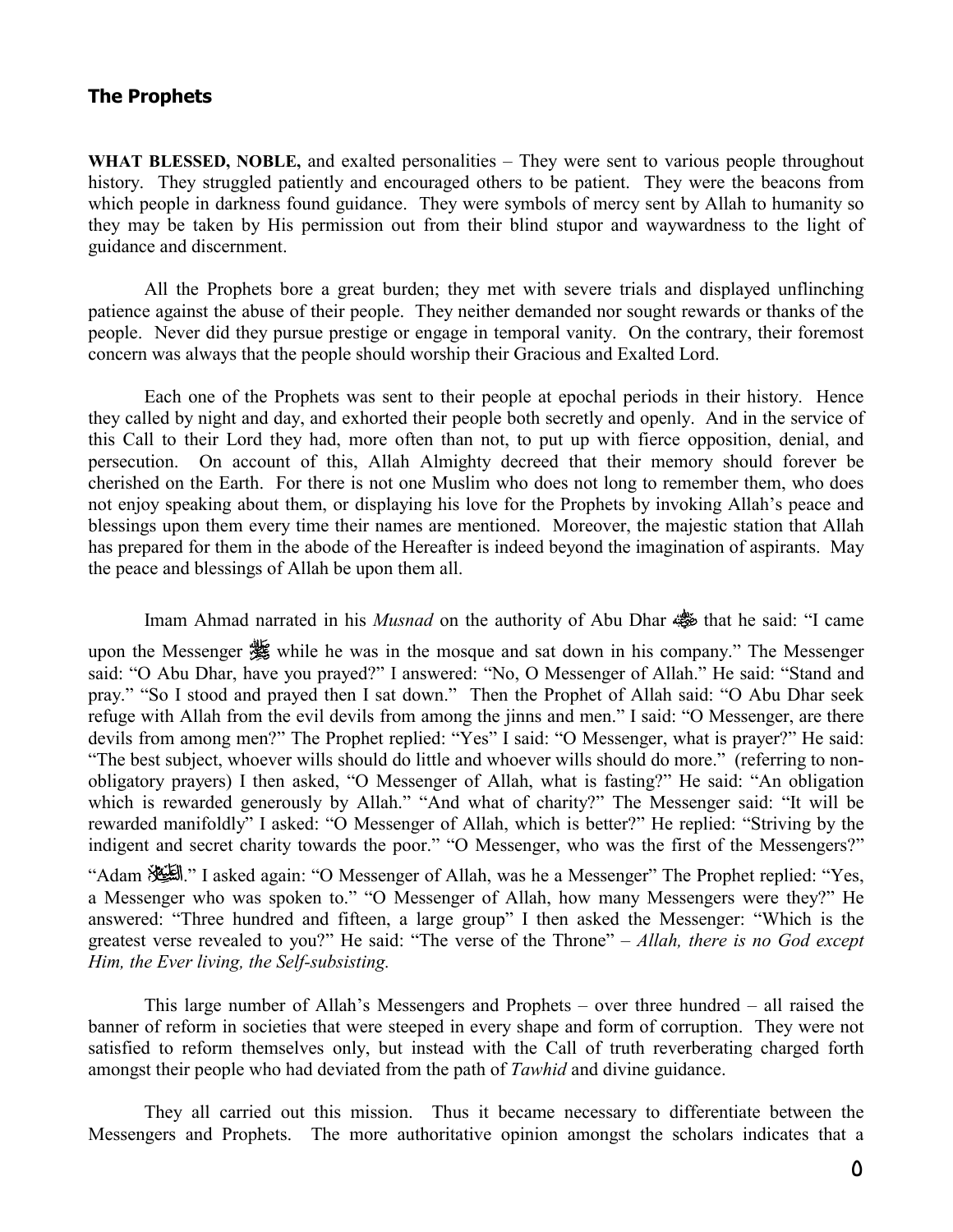Prophet was one who was sent to revive the call of his predecessors but did not bring a new law. All of them, however, Messengers and Prophets, were sent to their people to invite them to the religion of Allah. They were guides to the way of monotheism and they struggled unrelentingly for it.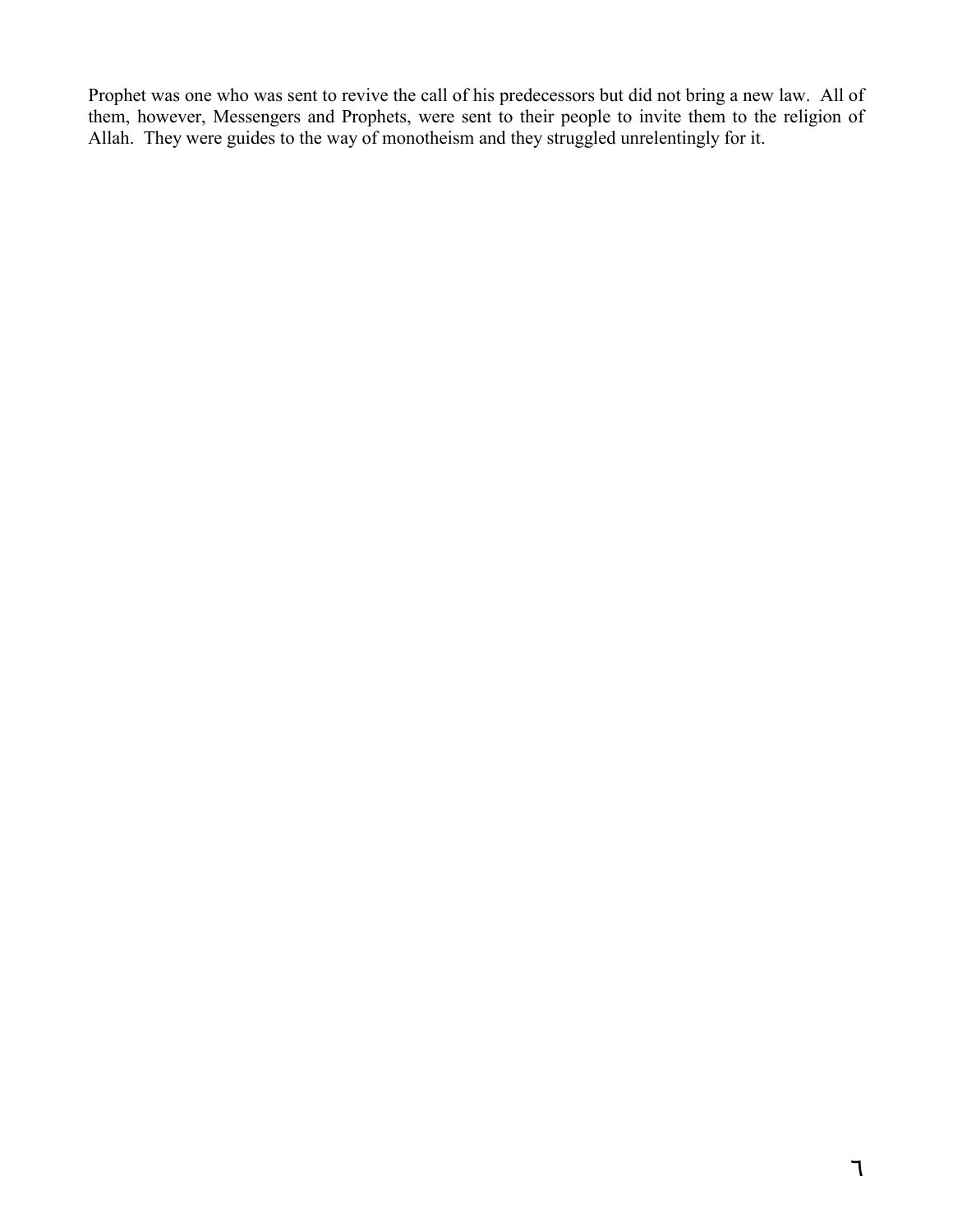#### **What awaits the reformers?**

**THE TASK OF** carrying the banner of reform in a deviant society entails that the reformer will have to denounce and oppose things which have become part of the lives, customs, and traditions of the people. In fact, many of these things may have become deeply entrenched in their hearts. And yet, there is nothing which penetrates the depths of the human heart more sweepingly than faith; especially when they have been nurtured by it ever since their childhood. This may take any form, such as the worship of idols like trees, stones, totems, a dictator, or anything for that matter.

 The messengers were sent to preach to these people and to dissuade them from the worship of such idols, the belief in which had become rooted in their hearts. *Do you then worship, besides Allah, things that can neither be of any good to you nor do you harm? Fie upon you, and upon the things that you worship besides Allah! Have you no sense?* (Surah Al-Anbiyya:66-7).

What does one expect would be the response of a people when a Messenger condemns them in this manner? Surely this open and hostile confrontation distinguishes between the Messengers, Prophets, and their followers from those who even thought they were themselves righteous, were inclined to withdrawal. They were the ones who did not oppose or resist corruption; instead they were quite content to adopt the easy and simple way which was devoid of obstacles and hazards – in other words the way of passivity and silence!

 Let us take as an example the *Hunafa'* (true monotheists of pre-Islamic times). They worshipped Allah only and committed no outrageous acts of transgression against the divine laws. Notwithstanding, they never opposed the vices and excesses that were common and widespread among their people. As a matter of fact, they made no attempt to reform their society which was riddled with polytheism, corruption, and misguidance. As a result, they suffered no persecution or hostility from their people.

 Zayd bin Amr bin Nufayl was a prominent member of Makkah's *Hunafa* community. Imam Al-Bukhari recorded a hadith on the authority of Abd Allah bin Umar that Zayd bin Amr bin Nufayl met the Prophet  $\frac{1}{2}$  at the bottom of Baldah (a mountain between Makkah and Jeddah). The Prophet who was accompanied by Zayd bin Haritha was offered a dish with food and asked to draw near to partake of it. On his part Zayd bin Amr bin Nufayl said: "I do not eat from that which you have slaughtered to your idols and I do not eat except of that over which the name of Allah Almighty has been mentioned."

 This incident was only one of many in which Zayd bin Amr bin Nufayl used to reproach the sacrificial meat of Quraysh. Very often he used to remind them: "O noble people of Quraysh, the lamb was created by Allah, He sent water down for it from the heavens, and caused plants to grow from the earth for its sake. Yet even after this, you slaughter it in the name of other than Allah." On other occasions he used to warn: "O noble people of Quraysh be warned of usury, for verily, it will lead to poverty!" It was also reported that he came upon a man who wanted to murder his female servant. He interceded with the man saying: "Do not kill her, what crime has she committed to warrant being killed? If it is too difficult for you to feed and clothe her, then hand her over to me, I shall feed and clothe her." When she became of age he said to her father: "If you wish you may have her, if you don't she will remain with me."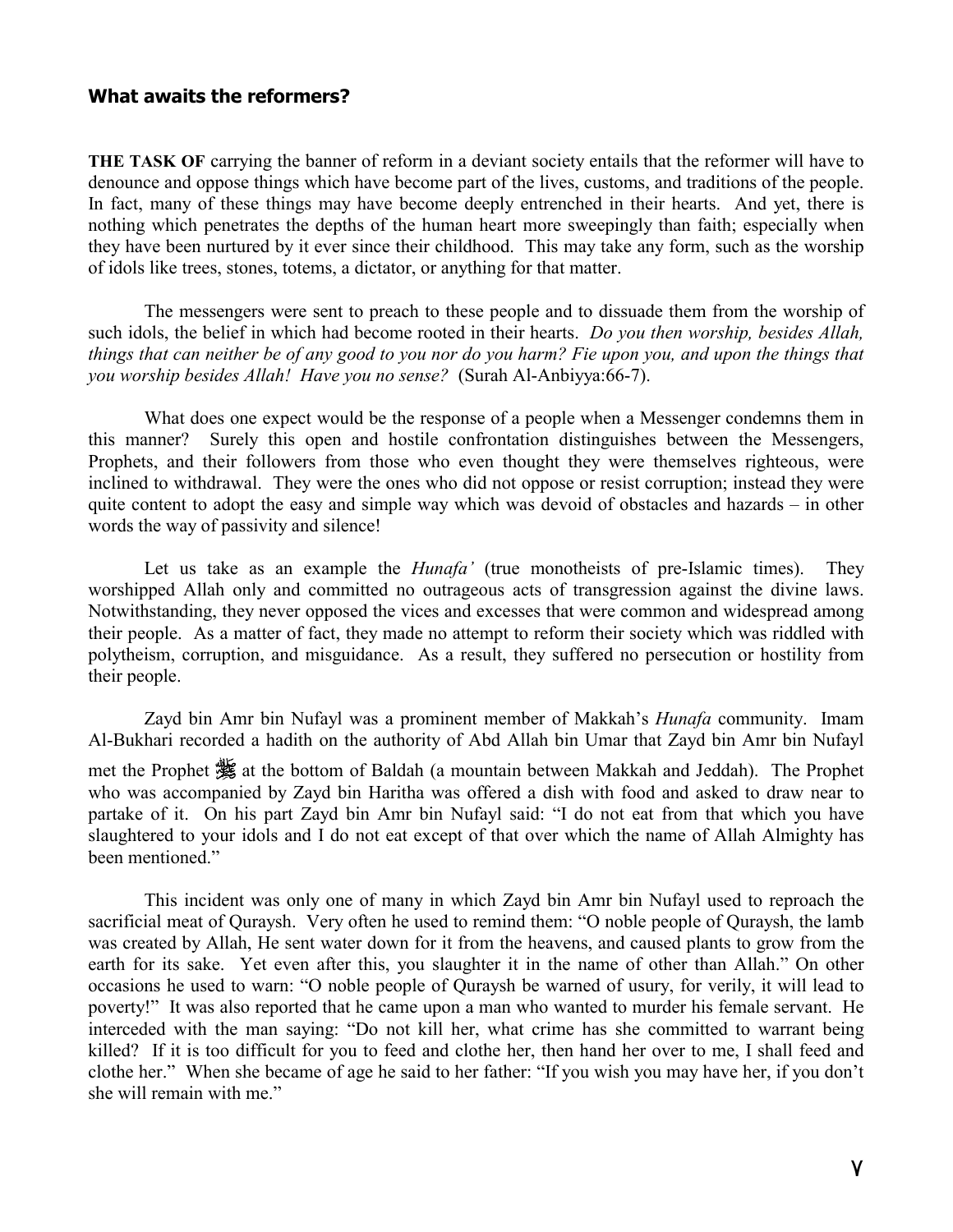In spite of their occasional rebuke, Zayd bin Amr bin Nufayl and the *Hunafa* of Makkah had little influence in their community. This was because they appeared to have lost all hope of reforming their society which had become engrossed in every shape and color of polytheism, paganism, and deviance in their institutions and behavior. In the final analysis, the *Hunafa*'s despair led them to conclude that they had no ability to confront the evils which were prevalent around them, and hence they chose to limit their efforts only to the task of personal reform. Accordingly, all the reformatory efforts that emerged from them remained confined to very narrow and restricted issues, let alone the undertaking of ambitious campaigns to realize complete reform in all aspects of life.

 After raising many Prophets, Allah Almighty finally sent Prophet Muhammad at a time when waywardness prevailed. Through him He provided guidance from the ways of rebellion, vision from blindness, and aided him with noble companions who sacrificed and struggled with all that they possessed in the cause of Allah.

 In hindsight, one finds that there was an astonishing and vast difference between the reaction of the Makkan polytheists to the *Hunafa'* and their reaction to the Prophet when he declared his mission. For it was never reported, for example, that Zayd bin Amr bin Nufayl was persecuted and victimized by Quraysh. The most we can say in this regard was that they avoided him. They heard his message yet they never accepted it. Furthermore, they did not abuse Zayd in any way; and it must be said that the *Hunafa'* enjoyed a fair measure of respect and favor from Quraysh.

 Although the Prophet Muhammad in the initial stages of his mission only called to true monotheism and encouraged the rejection of polytheism and paganism, Quraysh tried to suppress him using every available method of confrontation and opposition. The apparent reason was because he made no secret of the fact that his mission was one of fundamental reform of society nurtured on the milk of paganism for generation upon generation.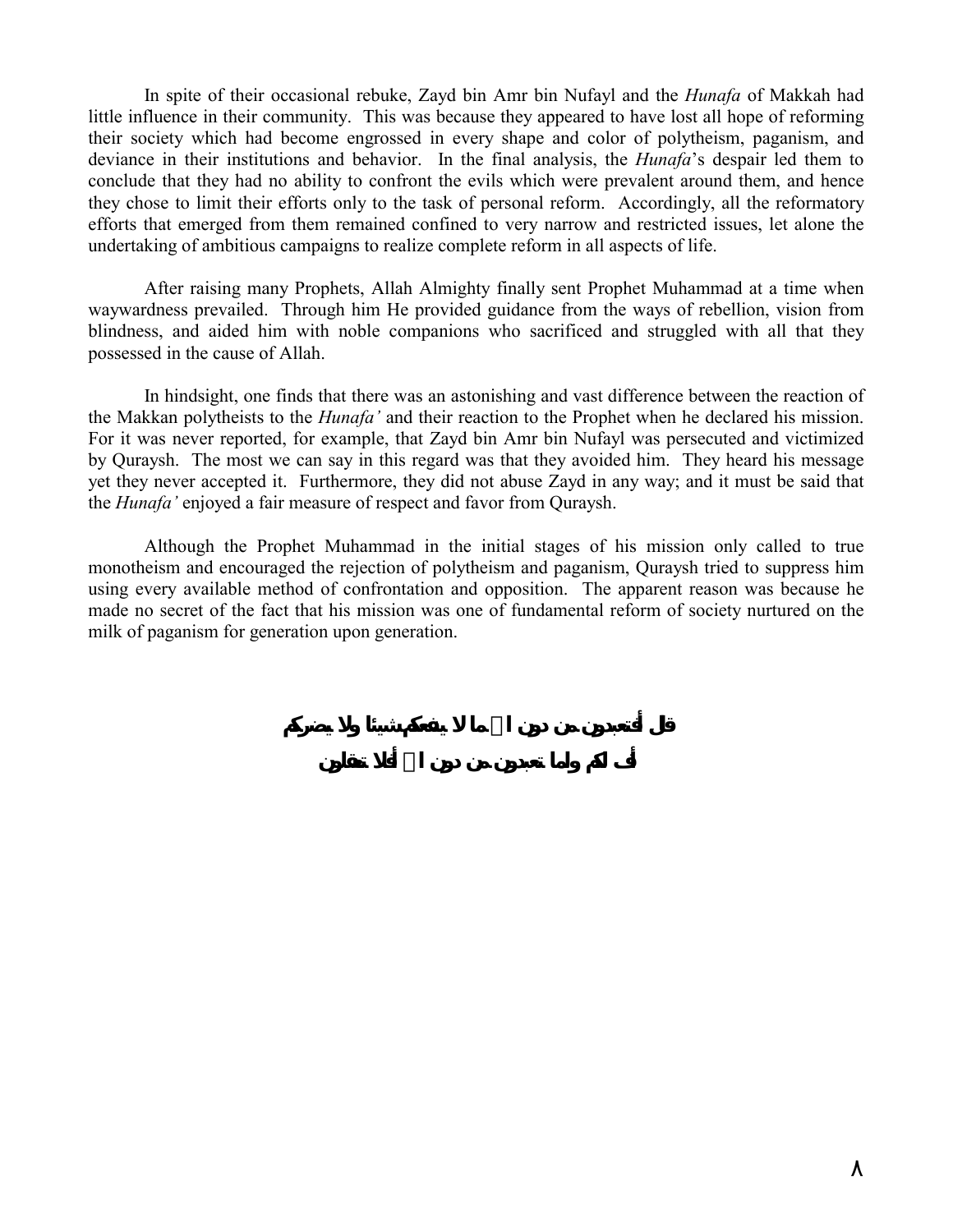#### **Al-Jahiliyah destroys its accomplishments**

**IN THE CONDUCT** of their campaign against the Prophet  $\frac{dE}{dE}$ , Quraysh abandoned many of the values and principles which the Arabs traditionally upheld and guarded. Foremost among these were the customs of hospitality and generosity towards guests. However, with the advent of the Prophet Muhammad  $\frac{1}{100}$ , and the acceptance of his Call by elements within their society, Quraysh decided to blockade them in the valley of Abu Talib. They denied the Muslims food and water until conditions became so severe that very often when a Muslim went to answer the call of nature he would find beneath himself dried leather which he ground and ate. In this manner they were strengthened for a few more days.

 The polytheists used to hear the hungry cries of babies and they remained unmoved and uninterested in relieving their suffering. Indeed, they discarded the values of kindness and generosity. They became like fierce and savage animals when they encountered the Islamic Call, despite the fact that they were previously well known for their charity and kindness. A good example was 'Abd Allah bin Jadan who became famous throughout the villages of Al-Dayfan in Makkah. Several sources confirm that 'Abd Allah used to send callers throughout Makkah urging its people to come and have meals with him. Hence whoever was hungry and in need of food used to attend the home of 'Abd Allah bin Jadan.

 Perhaps what was even more despicable than the blockade of the Muslims in the valley of Abu Talib was the fact that Quraysh, after forcing the Muslims to flee to Abyssinia (today's Ethiopia) with their religion, sent emissaries there to entice the King to expel them from his land. They sent 'Abd Allah bin Abi Rabiah, Amr bin Al-As, amongst others to inform the King of Abyssinia: "O King, verily a group of depraved persons have taken refuge in your land, they abandoned the religion of their people and have not entered your religion. They invented a new religion which neither you nor any of us know of. We have been sent by the most noble of their fathers, uncles, and relatives to you urging that you send them back to them because they know them better and know nothing but the distress that they have caused."

 In this outrageous manner Quraysh continued to oppose the believers and pursue them outside of their homeland, thus abandoning the principles of kindness and generosity so often and so proudly mentioned in the most famous Arab poems of *Mu allaqat*. As a result, it became immensely clear that the struggle between Tawhid and *shirk* had now become a full-blown battle.

Furthermore, during this phase the Prophet  $\frac{1}{2}$  came under attack by Quraysh by means of a campaign of misinformation, disavowal and slander. The aim was to discredit the Prophet, his message and his followers by attempting to create doubts in the minds of the people as to the eventual aims and ambitions of the Muslims.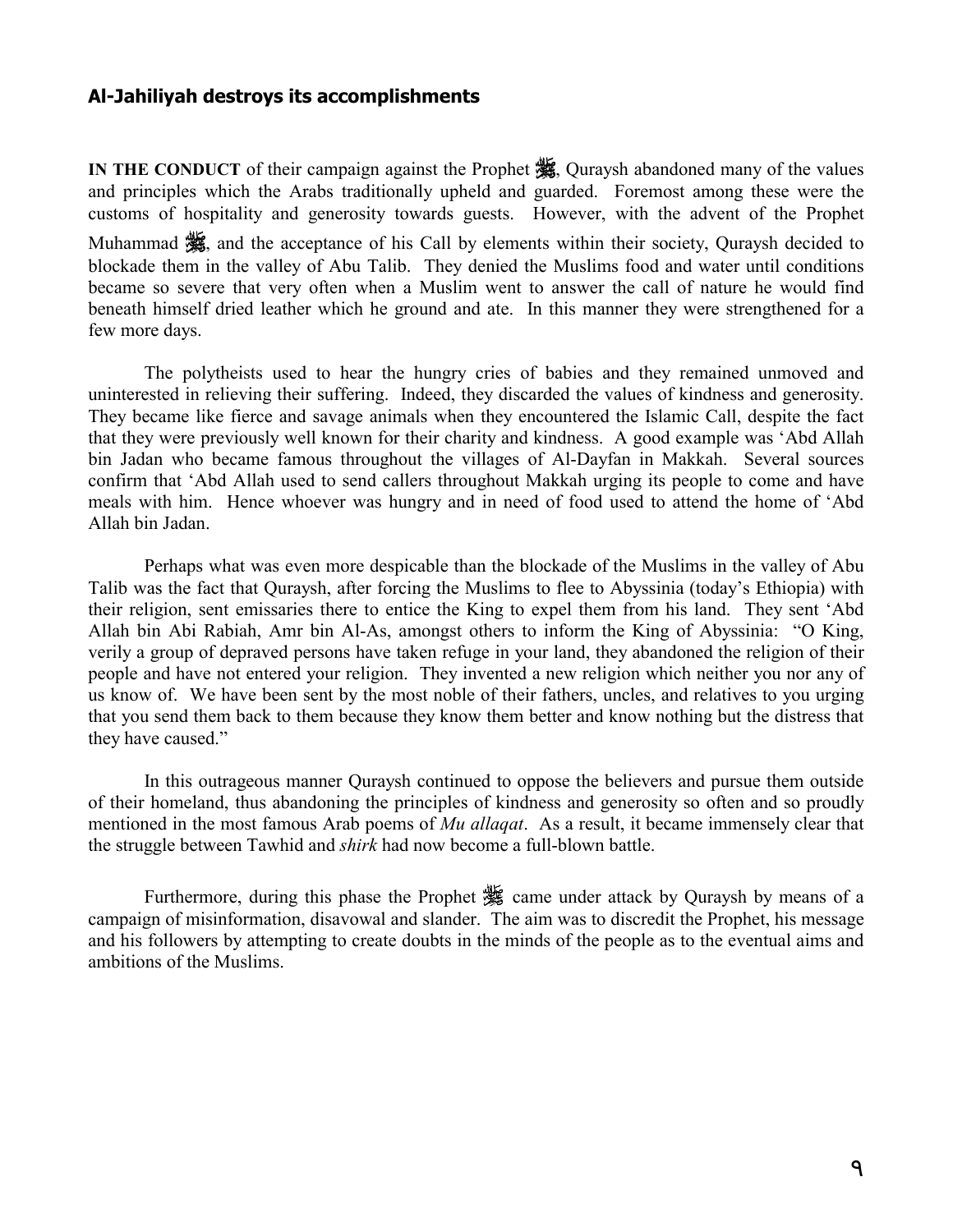## **This is truly a thing designed against you**

**QURAYSH CHALLENGED THE** Prophet Muhammad  $\frac{dS}{dS}$  as to the aims of his Call. They claimed that he was motivated by personal ambition: *And the leaders among them go away impatiently saying, "walk away and remain constant to your gods! For this is truly a thing designed against you."* (Surah Sad: 6) This Qur'anic verse confirms that the Qurayshi leadership and nobility encouraged each other

to be patient and steadfast in their pagan religion because, as they claimed, Muhammad , wanted to become their ruler, and it had nothing to do with the Call to Allah.

On this basis and within this framework, they fabricated their claims and lies against the holy

Prophet  $\frac{1}{25}$ . They lied to themselves in order to deceive the simple people, despite their strong conviction that Prophet Muhammad was uninterested in the worldly gains that they accused him of aspiring to. Indeed, it must be recalled that the Makkans had approached the Prophet and said to him: "If in fact you desire to become a king then we shall make you a king, if on the other hand it is wealth that you seek we shall provide wealth until you become the richest amongst us. And, if it is a wife that you seek we shall choose for you the prettiest girl in all Makkah and marry her to you." When they had completed their earthly offers the Prophet recited to them some verse from the Qur'an. Having witnessed his unswerving patience and determination to propagate his Call, Quraysh decided to fabricate accusations against the Prophet even though they were amongst whose who were convinced of his innocence.

 In an earlier age, Pharaoh and his followers had said about Musa X: *Have you come to us to turn us away from the ways we found our forefathers following – in order that you and your brother may have greatness in the land? But we shall not believe in you.* (Surah Yunus: 78) Glory be to Allah! How amazing? Is it the same Pharaoh who had risen to the highest levels of rebellion, arrogance, and despotism; the same Pharaoh who said: *I do not know of any other god for you except myself* (Surah Al-Qasas: 38). It was he, the Pharaoh, who plundered the wealth and possessions of his people, who seduced their daughters in order to satisfy his carnal desires, who killed the sons of the Children of Israel and preserved the lives of their women folk, who enslaved his own people and abused them. Yes, it was this Pharaoh who employed every method to subject the humiliate others; it was he whom we found when Musa and Harun came to lead the people from the darkness of his repression to the light of obedience to Allah and monotheistic worship, we found that it was he who proclaimed: *Have you come to us to turn us away from the ways we found our forefathers following – in order that you and your brother may have greatness in the land? But we shall not believe in you.* (Surah Yunus: 78).

Of course, the reaction of this despot to the Call of Musa  $\frac{1}{2}$  was inexplicable in light of the imminent danger. But the, perhaps, even more disturbing was the attitude of his misguided people who believed him, obeyed him, and followed him in all that he said and ordered. Such was the mentality of his soldiers who opposed and fought against Musa, pursuing him all the way to the sea. Where were the minds of these people and where was their humanity? Truly, Pharaoh had debased them and so they obeyed him, and surely they were a people steeped in wrongdoing.

 Accordingly, we find that throughout human history those who opposed the Prophets, sowed seeds of doubt among the people concerning their intentions and the purposes of their Call. They did this not only so that the people would turn their backs on the divine messages, but also in order that authority and supremacy in the earth would remain with them. *Nothing is said to you (O Muhammad)*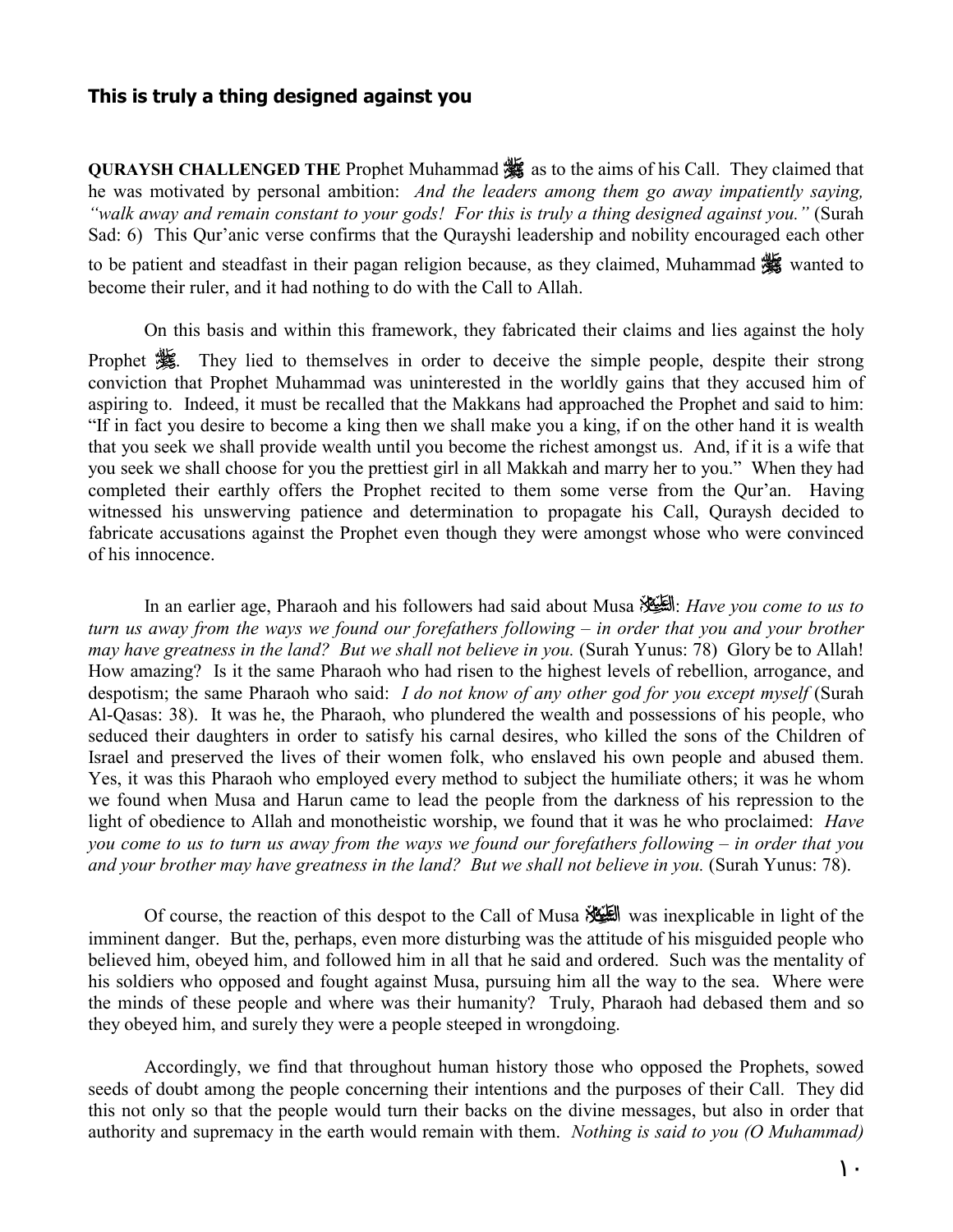*except what was said to the Messengers before you.* (Surah Fussilat: 43) *Have they (the people of the past) transmitted this saying to these (Quraysh pagans)? No, they are themselves a people*  $p$ *transgressing beyond bounds (in disbelief)* (Surah Al-Dhariyat: 53)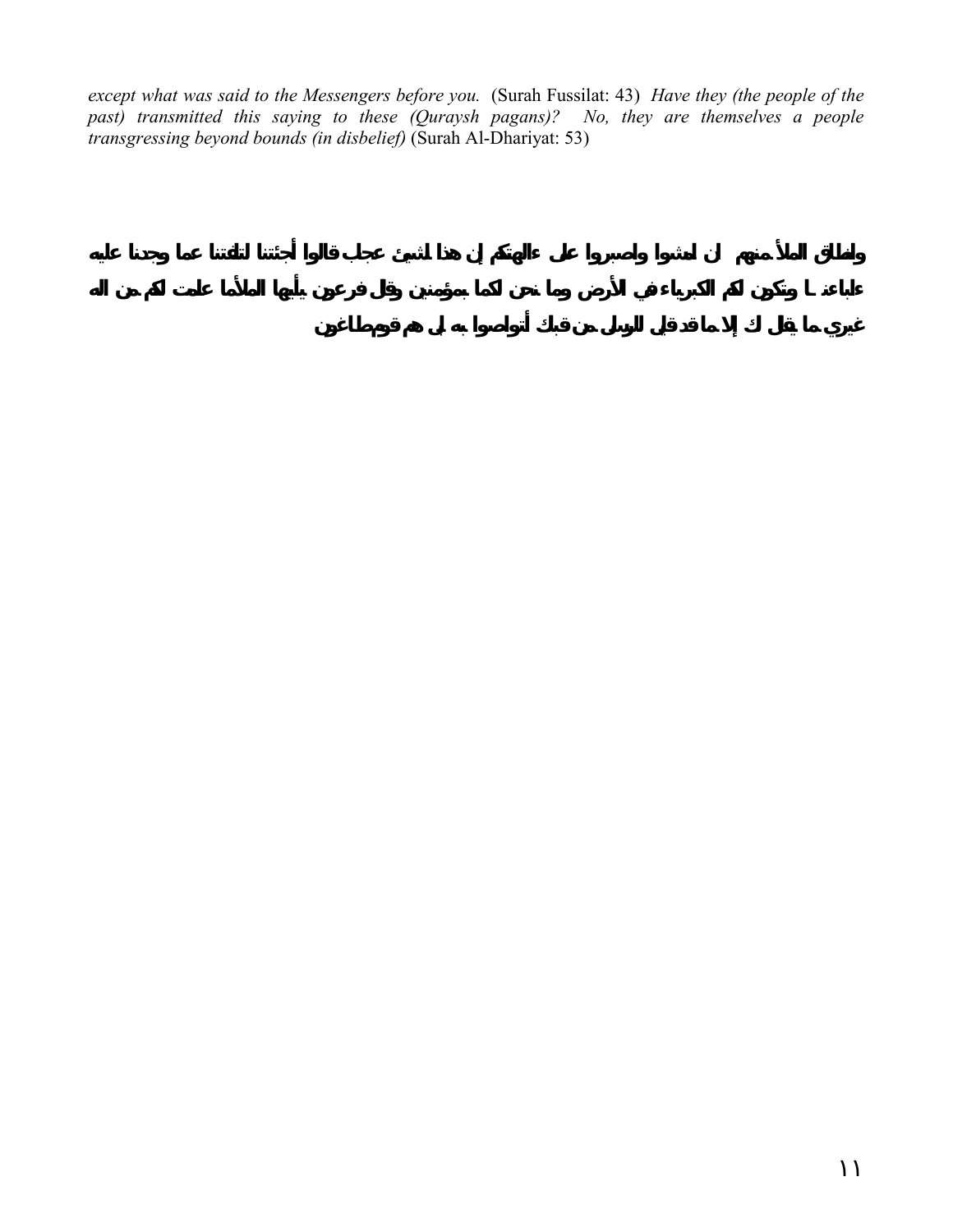# **Verily we see you in plain error**

**THE ATTEMPS BY** the polytheists to spread doubt among the masses of people were often reflected in their sayings: *Verily, we see you in plain error.* (Surah Al-Araf: 60) *They said, A sorcerer or a madman!* (Surah Al-Dhariyat: 52) Indeed, there are numerous examples of this kind, for even Shu'ayb

X people said to him: *Does your prayer command that we leave off what our fathers used to worship, or that we leave off doing what we like with our property?* (Surah Hud: 87) With this sarcasm and disdain they responded to Shuayb – because as they claimed – he spoke out of folly and error when he called them to Allah.

 Thus the enemies of Allah's Messengers always maintained before their people that the Messengers had undertaken their missions because of naiveté and certain deficiencies in their minds. And that they could not carry out any reform with their deficient programs. Additionally they claimed that the Messengers were incapable of relating to the existing realities and complex problems in their societies; and that they were incapable of standing up to the great challenges of their times!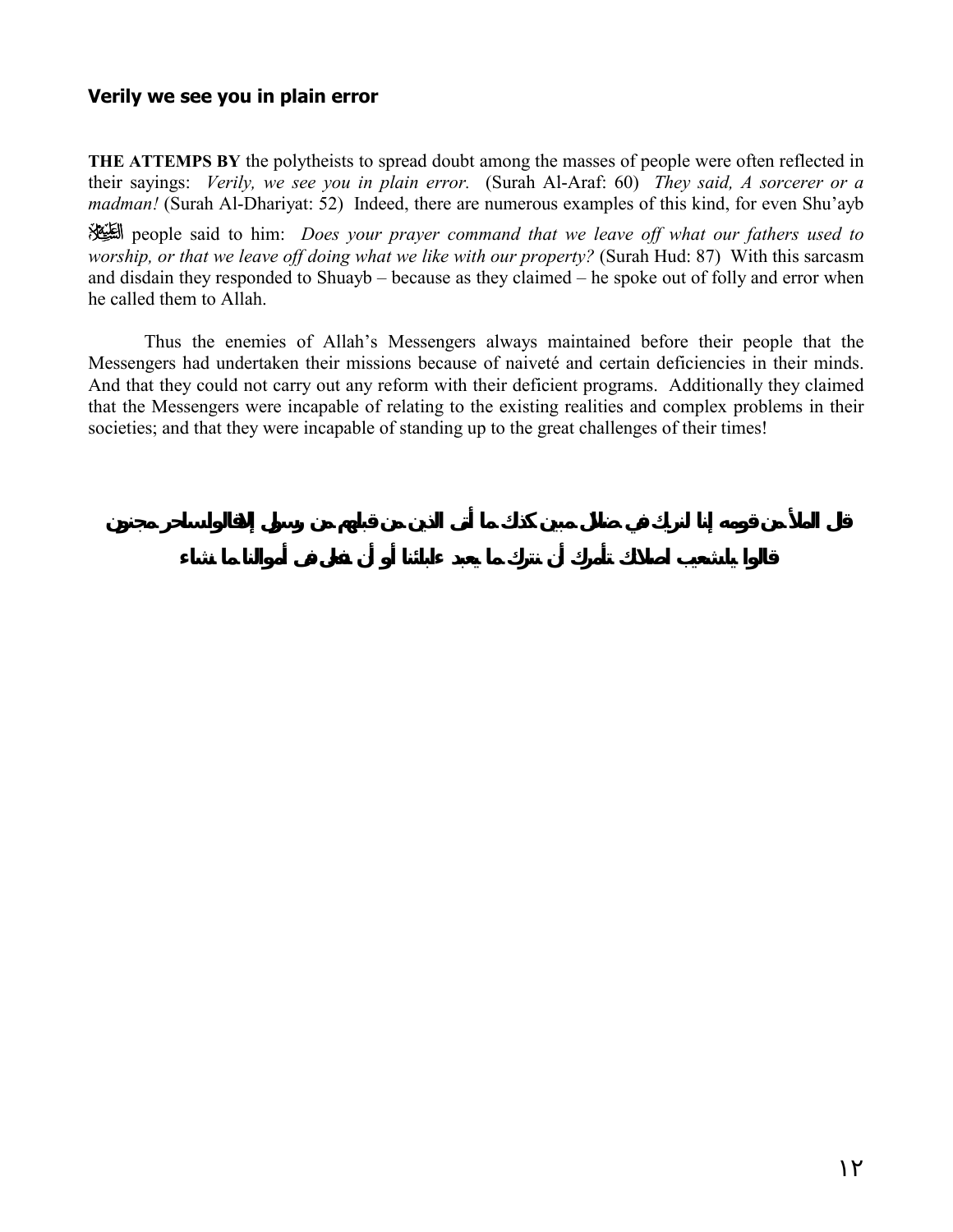#### **We do not understand much of what you say?**

**WITH REGARD TO** their skepticism about the methods employed by the Prophets to call their people, there were many examples. They said to Nuh: *Much have you prolonged the dispute with us, now bring upon us what you threaten us with, if you are of the truthful.* (Surah Hud: 32) This is how they

displayed their discontent and frustration with the Call of Allah's Messenger Nuh التكليلي They claimed that he perpetually bombarded them with advice and lengthy debates. This of course reflects their lack of argument and inability to respond to Nuh. Hence, they kept on saying to him: You have indeed spoken a great deal, if you are in fact capable of bringing punishment to bear upon us then do so.

 As for Shu'ayb's people, they said to him: *O Shu'ayb we do not understand much of what you say.* (Surah Hud: 91) they accused him of having poor arguments, unclear ideas, and oratorical weakness that prevented him from getting across his message. Of course, their inability to understand his message was essentially due to the fact that they themselves did not want to accept the Call an also because their hearts were covered with rust and murkiness. It is common knowledge that the Messengers of Allah were all gifted with the most convincing and potent arguments. Allah chose them from amongst the noblest sections of their societies and equipped them with this ability to articulate and transmit their ideas. *We have not sent a Messenger except to teach in the language of his own people in order to make things clear to them.* (Surah Ibrahim: 4) Having done so, the recipients of the divine message were in no position to offer excuses.

Thus when Allah  $\frac{1}{2}$  sent Musa he called upon his Lord: *And remove an impediment from my speech. So they may understand what I say. And give me a minister from my family, Harun, my brother. Add to my strength through him, and make him share my task: that we may celebrate Your praise without stint and remember You without stint. Verily You are always aware of us.* (Surah Taha: 27-35) In responding to this plea, Allah said: *Granted is your prayer, O Musa.* (Sura Taha: 36) Hence his speech impediment was cured and he became artful and fluent speaker. And he was aided by his brother Harun. Despite all this, we still find Pharaoh saying about Musa: *Am I not better than this (Musa) who is a contemptible wretch and can scarcely express himself clearly?* (Surah Al-Zukhruf: 52) This is how Pharaoh mocked Allah's Messenger because of the speech defect from which he suffered before his call to mission. However, when this was rectified he resorted to false accusations and contempt in Musa's ability to deliver his message in order to sow doubt in the minds of the people and turn them away from the divine Call.

 Such was the folly of the enemies of the Messengers in earliest times and later. Even in our age we find that they have fallen into many contradictions which even the simple person can see through and ridicule. The truth is they have fallen into contradictions because they bear the banner of falsehood whilst the Heavens and the Earth have been established on the Truth. Actually, there is not a single person who has chosen to deny the truth except that Allah has exposed him. And on the contrary, there has not been a person who has defended the Truth except that Allah has strengthened him and corrected his speech.

 When Muhammad was brought forth in the Arabian Peninsula he displayed the most excellent attributes of eloquence at a time when his own people took great pride in their gifts of fine speech which they boasted about in front of others. They referred to those who did not speak their language as foreigners. And so when Muhammad came, the Arabs were in no position to say to him what Shu'ayb's people said to him about not comprehending his speech. This was due to the fact that they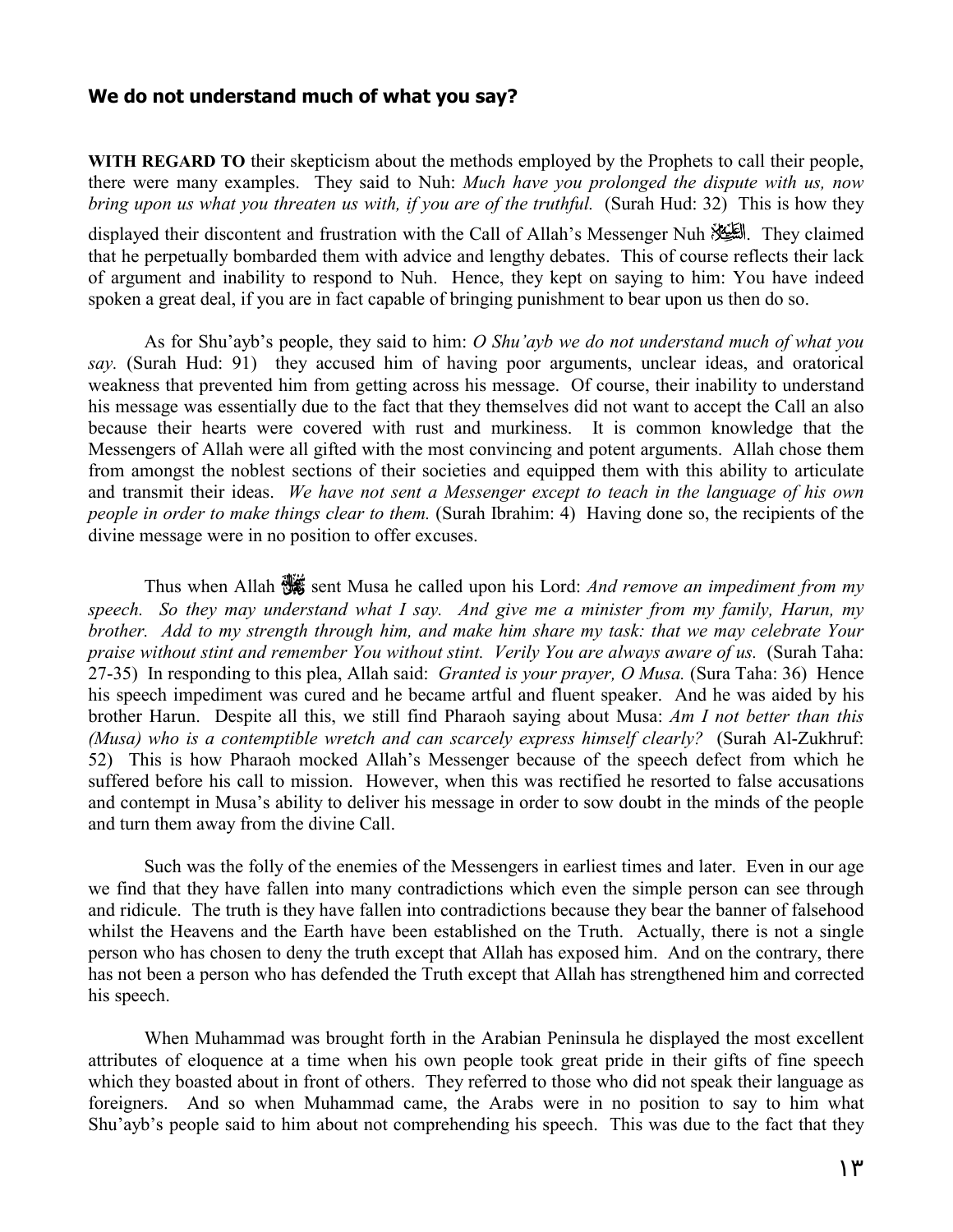knew full well his great oratory abilities. As a result, his fiercest enemies were unable to prevent him from reaching out to the people. They claimed that he was a magician capable of separating a man from his wife and a brother from his brother. Of course, the purpose of these wild claims was to deter the people from answering his Call. A memorable attempt in this context was Al-Tufayl bin Amr, who despite his intelligence, was encouraged by the disbelievers to place cotton in his ears in order to avoid hearing the words of the Prophet which they knew were the truth, and that the Truth has power over the heart: it captivates it and pulls it towards itself. In contemporary language, therefore, the disbelievers of Quraysh had resorted to an 'information blackout' in order to contain the Islamic Call and impose restrictions upon it.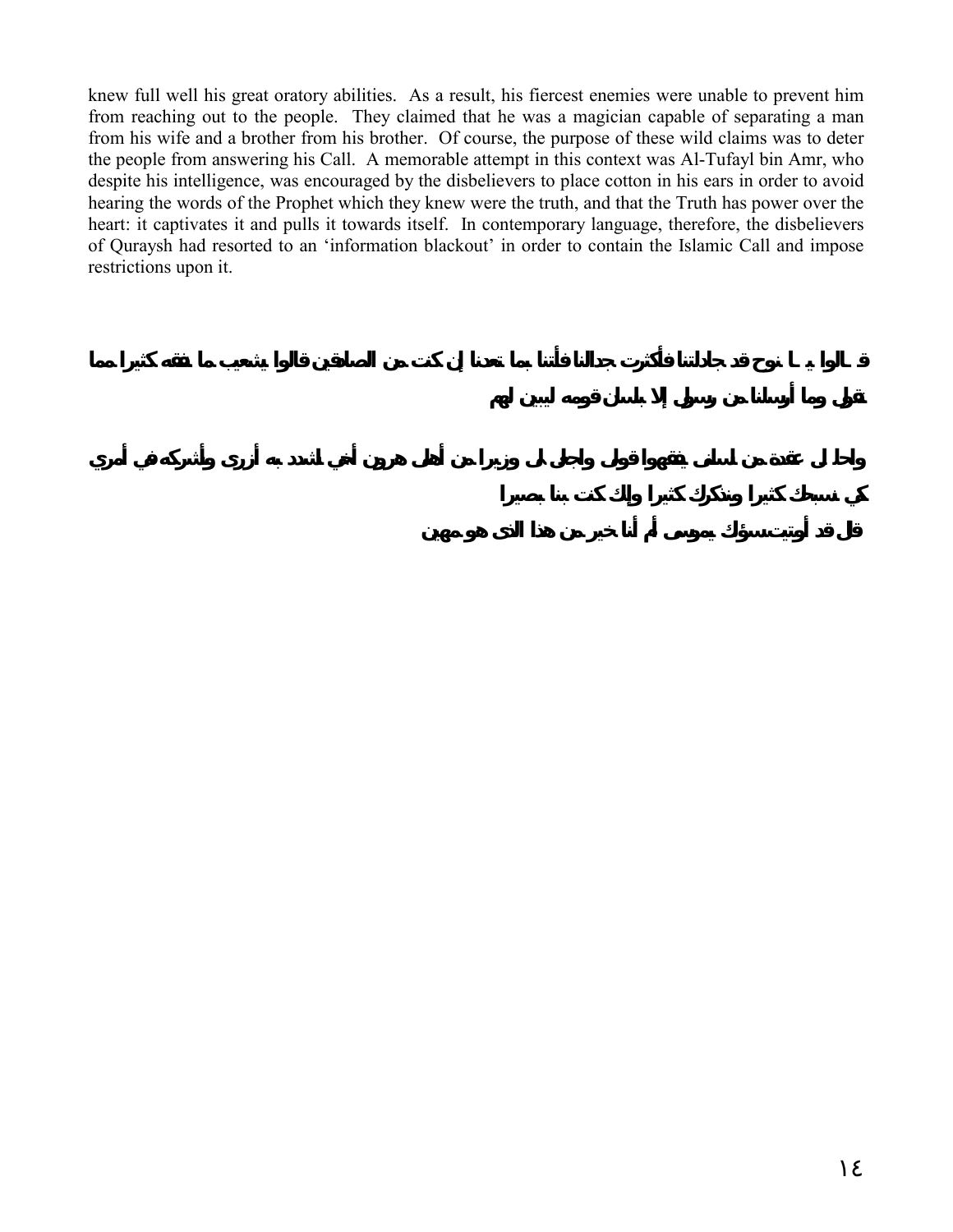#### **We are certainly a nation united, fully prepared against danger**

**CONCERNING THEIR SUSPICION** about the future of the Prophets, the disbelievers of all ages mimic the allegation made by Pharaoh against Musa and those who were with him. *Behold, these [Children of Israel] are but a contemptible band; but they are indeed filled with hatred of us seeing that we are, verily, a nation united, fully prepared against danger.* (Surah Al-Shuara: 54-56) This is the image Pharaoh presented to his deceived slaves that Musa and those who were with him were a small despicable band of troublemakers who hated and begrudged them. Pharaoh then asserts that he and his followers were neither unaware nor incapable of taking action. Indeed, they were all fully aware and observant of their activities. In so many words Pharaoh directed this veiled threat to Musa and his followers, indicating that he would soon draw the limits for the Children of Israel. Clearly he thought that his forces of coercion and repression and his political and economic capabilities were enough to ensure his success. The same attitudes and policies are executed today by the national and international security agencies which have devoted their efforts to fight Islam. Little did Pharaoh know that the fate which awaited him was that he would become a stiff corpse in the sea. Then the sea would throw him on the shore. *Today We shall save only your body, so that you may be a warning [sign] to those who will come after you.* (Surah Yunus: 92) This is the fate of the arrogant transgressors. They were unaware that Allah decreed not only victory for Musa and his believing followers but also preeminence and authority in the land.

 Among misgivings displayed by the transgressors were their doubts in the future outcome of the Messengers, as expressed by Azar to his son Ibrahim. He said: *Do you dislike my gods, O Ibrahim? Indeed, if you desist not, I shall most certainly cause you to be stoned to death! Now begone from me for good.* (Surah Maryam: 46) This is how Azar threatened his son – if he did not end his Call to monotheism and ridicule of the idols – he would be stoned. Hence he ordered him to keep away from his henceforth. Thus, the bonds of fatherhood and kinship were lost when there was this battle between Tawhid and shirk. Despite the fact that Ibrahim on his part addressed his father with the most gentle and courteous expressions: *O my father! Why do you worship something that neither hears nor sees and can be of no avail whatever to you? O my father Behold, there has indeed come to me [a ray] of knowledge such has never yet come unto you: follow me, then; I shall guide you onto a perfect way. O my father! Do not worship Satan – for, verily, Satan is a rebel against the Most Gracious! O my father! I dread lest a chastisement from the Most Gracious befall you, and then you will become [aware of having been] close unto Satan!* (Surah Maryam: 42-45).

 Clearly Ibrahim pitied his father and was very concerned about his guidance and salvation from the punishment of Almighty Allah. Even so he was confronted with the threat: *Indeed, if you desist not, I shall most certainly cause you to be stoned to death! Now begone from me for good!* (Surah Maryam: 46). Meanwhile, the verdict of the people surrounding Azar was no less severe. *Burn him, and [thereby] succour your gods, if you are going to do [anything]!* (Surah Al-Anbiyya: 68) They did not know that Allah had undertaken to protect Ibrahim, his future, and the future of his message. *And whereas they sought to do evil unto him, We caused them to suffer the greatest loss* (Surah Al-Anbiyya: 70) *Behold, then, what all their scheming came to in the end: We utterly destroyed them and their people, all of them.* (Surah Al-Naml: 51).

 Ibrahim escaped their evil machinations and became the Imam of all the believers and will remain so until the Final Hour. He was a good model for them, and even Muhammad, the Seal of the Prophets was the manifestation of Ibrahim's prayer. As he admitted: "I am the fulfillment of my father Ibrahim's prayer." (related by Ahmad).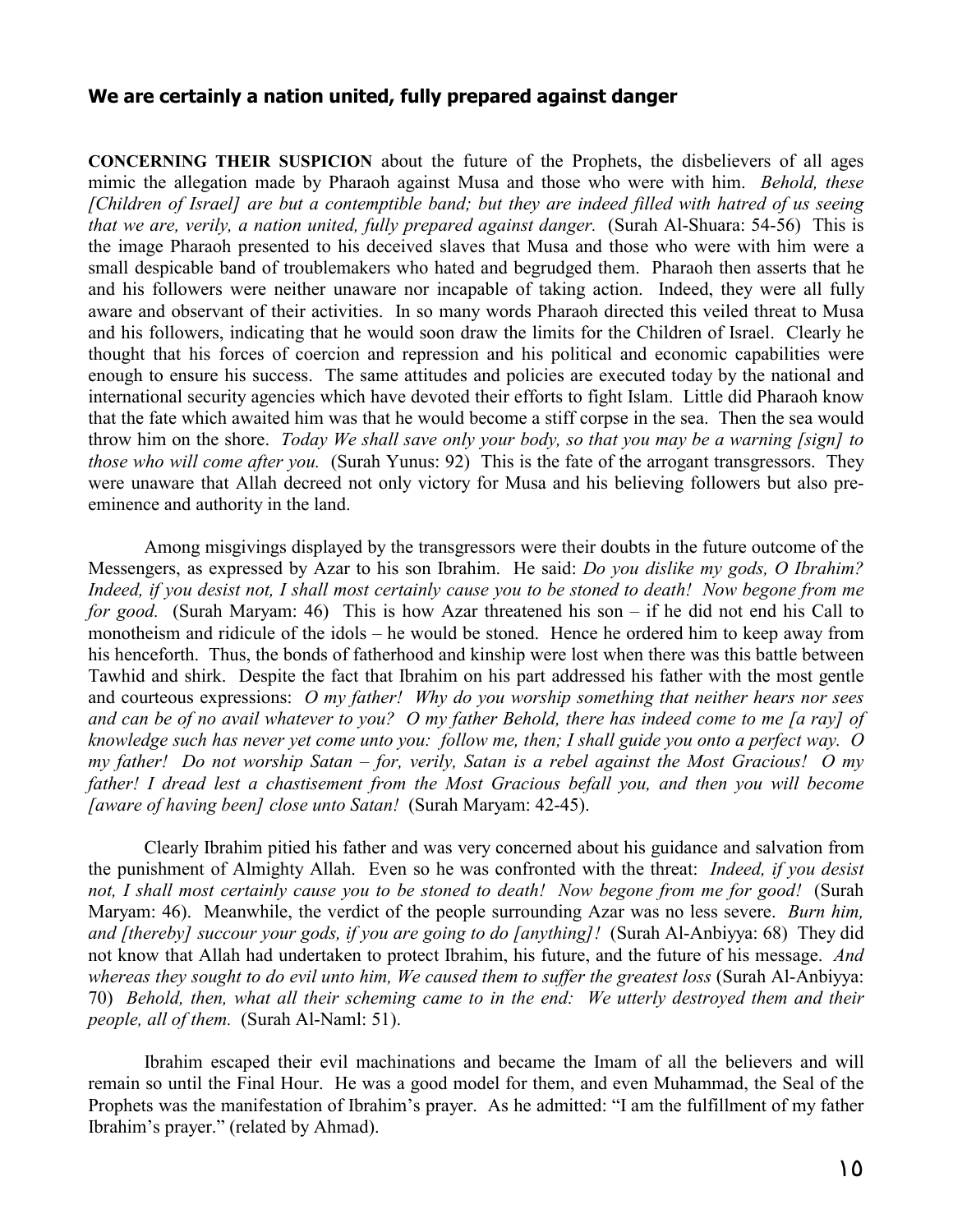As for Ibrahim, Allah caused him to be remembered and praised by subsequent generations. Muslims will continue until the dawn of the Hour to say in their prayers: "O Allah exalt Muhammad and the true followers of Muhammad as You did exalt Ibrahim and the true followers of Ibrahim: surely You are Praised and Glorified. O Allah bless Muhammad and the true followers of Muhammad as You did bless Ibrahim and the followers of Ibrahim: surely You are Praised Glorified." (related by Al-Bukhari) To this very day Muslims still pray two *rak'ats* (units) of prayer behind the station of Ibrahim whenever they visit the holy mosque in Makkah during Haj or Umrah. This is in compliance with the command of Allah Almighty – *Take, then, the place whereon Ibrahim once stood as your* 

*place of prayer.*" (Surah Al-Baqarah: 125) And thus was the tradition of Prophet Muhammad  $\frac{dS}{dS}$ .

 In this manner Allah granted Ibrahim a great legacy in this world. As for the Hereafter, the good results will be with the god-fearing. In a fairly length tradition, the Prophet Muhammad mentioned that in his vision, he saw Ibrahim in Paradise and that he was surrounded by the children of believers.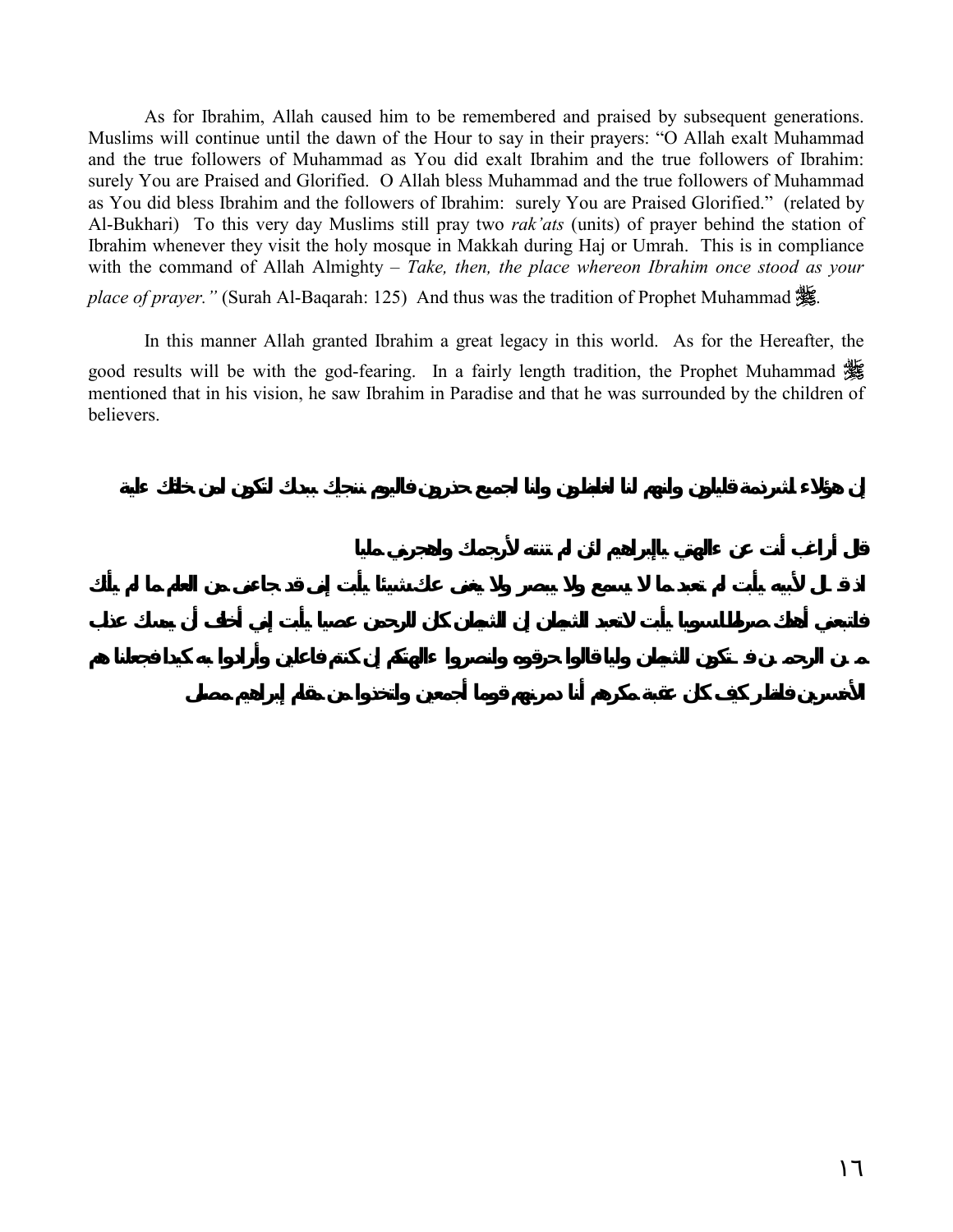#### **To restrain, kill or drive you away**

**IN THE SAME** manner that Pharaoh unleashed a campaign of misinformation and slander against Musa, and Azar against Ibrahim in order to threaten their future and the future of their message; Prophet Muhammad encountered similar campaigns and conspiracies from the pagan Arabs after he publicly declared his call. Allah Almighty however exposed their schemes and protected His Messenger. *And [remember, O Prophet] who those who were bent on denying the truth were scheming against you, in order to restrain you [from preaching], or to slay you, or to drive you away: thus they have [always] schemed: but Allah brought their scheming to naught – for Allah is above all schemers.* (Surah Al-Anfal: 30)

 With reference to their attempt to 'restrain' the Prophet, this measure was very much similar to what is known today as the imposition of house arrest. For the Prophet was prevented from traveling outside of Makkah or migrating to anywhere else to propagate his message. This procedure as it was employed then also implied the consideration of imprisonment and control of the Prophet with rope and chains to the degree that he was unable to move around as he wished. The issue of murder and physical extermination was also very apparent. The other measure was that of expulsion and exile of the Prophet from his homeland. *To restrain you, or slay you or drive you out"* (Surah Al-Anfal: 30). This is the understanding of the verse as it was explained by Ibn Abbas and transmitted from him by Ahmad and Al-Tabarani.

 And so the conspirators' plots were foiled and the end result will be with the Prophet and his believing followers till the day of Judgement. In confronting the Prophet, never did Quraysh think that they were opposing a man whose followers Allah had destined to become millions in every age, or that they were opposing someone whose name would be resounded from minarets five times a day in the East as well as the West.

 It never occurred to the polytheists who fought the Chosen Prophet that hundreds of years after his death his followers would become such a force that the powers of the Earth would always be apprehensive and conspiratorial about them. It never crossed their minds that the Islamic lands would erupt in anger because a vile individual had decided to abuse the persons of Allah's Messenger  $\frac{1}{25}$ . As was the case with the British writer Rushdie after he wrote his book "The Satanic Verses' which maligned the Prophet Muhammad S, his blessed wives, (mothers of the faithful), and his noble companions. Angry demonstrators flooded onto the streets and capitals of countries throughout the world. Calls were made for his trial and execution even in western countries. As for Rushdie himself, he went into hiding out of fear of Muslim anger. The publishing house which published the book also bore the consequences. Yet Muslim rage has never subsided because of this provocation in which the culprit violated the person of the Prophet; the greatest and most beloved individual to Muslims everywhere.

 Episodes like this expose and maliciousness of those who combat the Prophet and his Call through deception and hypocrisy. They praise the Prophet with their tongues, staging official celebrations to mark historical occasions in his life – his birthday, emigration, Night Journey and Ascent and other innovated practices. They sing songs of praise about the Prophet and yet they resist his law, his message and religion so as to diminish its presence in society. They oppose those who call to this way through outrageous schemes which expose their sick souls whilst they shroud with external tribute to the Prophet.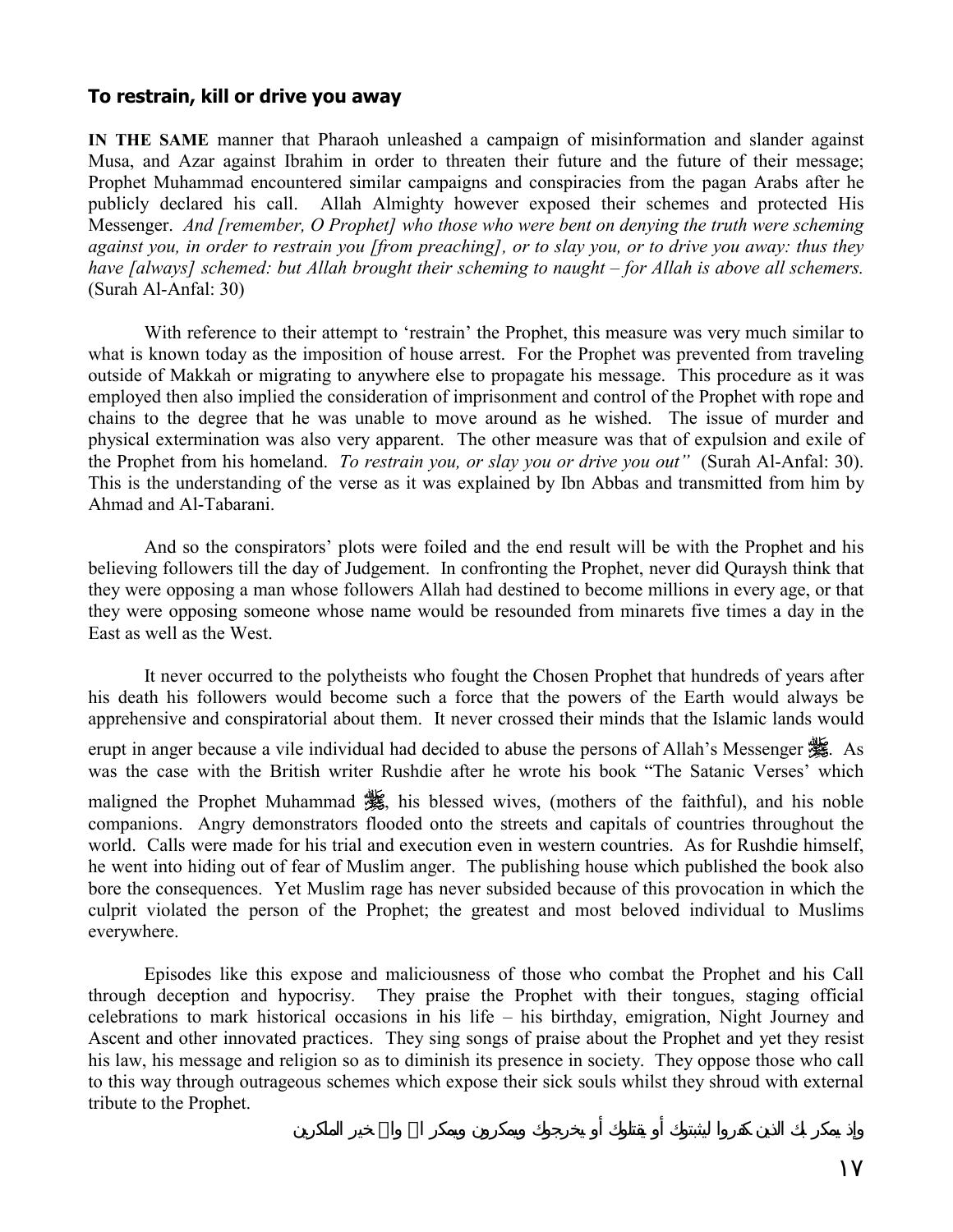#### **The great issue of Tawhid**

**CERTAINLY THE QUESTION** of Tawhid and the singling out of Allah Almighty in worship is the great issue, the self-evident truth to which the Prophets called. They centered all their efforts around this premise; they fought for it and made pace for it. They suffered for its sake and dedicated their hours, night and day for its sake. Pure monotheism was their preoccupation and their practice in secret and in public.

 It is a simple and clear matter, far removed from complications and problems and hence everyone is able to understand it, regardless of whether he is a scholar or an illiterate. The Arab among his herds understands it as well as the philosopher among his books. The scientist in his laboratory understands it as well as the peasant in his field. This is because it is the truth with which all the Prophets were sent to all classes of society and was never intended for the intelligent and educated only. Likewise it was not for those in authority or the rich. Indeed it is for all mankind. And this is a

part of the simplicity of this religion which the Prophet  $\frac{1}{2}$  described; as transmitted from the hadith of Abu Hurayrah and related by Al-Bukhari: "Verily this religion is uncomplicated." Part of its ease is the simplicity of its creed. Hence it is possible to explain the tenets of faith to any person in about ten minutes and he will go away having understood and digested it with the greatest ease.

 On the other hand, when one examines the creed of the misguided Christians, one encounters in its complications and obscurities that make the most intelligent and ingenious dispute it and be puzzled by it, let alone the ordinary and common folk. As a result, they submit to whatever they are told by their priest and they ascribe to their religion secrets which should be not discussed. Thus they believe and they remain blindfolded.

 When we examine the various schools of philosophy we find that even many educated people are incapable of understanding the existentialist thought as an example, let alone to become convinced of its assumptions. The Islamic monotheistic creed is by contrast clear and simple. *There is no god except Allah* presupposes that the believer should turn towards Allah with his heart, his limbs, and all his deeds. That he should abandon all idols, gods, and transgressors which the polytheists take as gods and worship instead of Allah.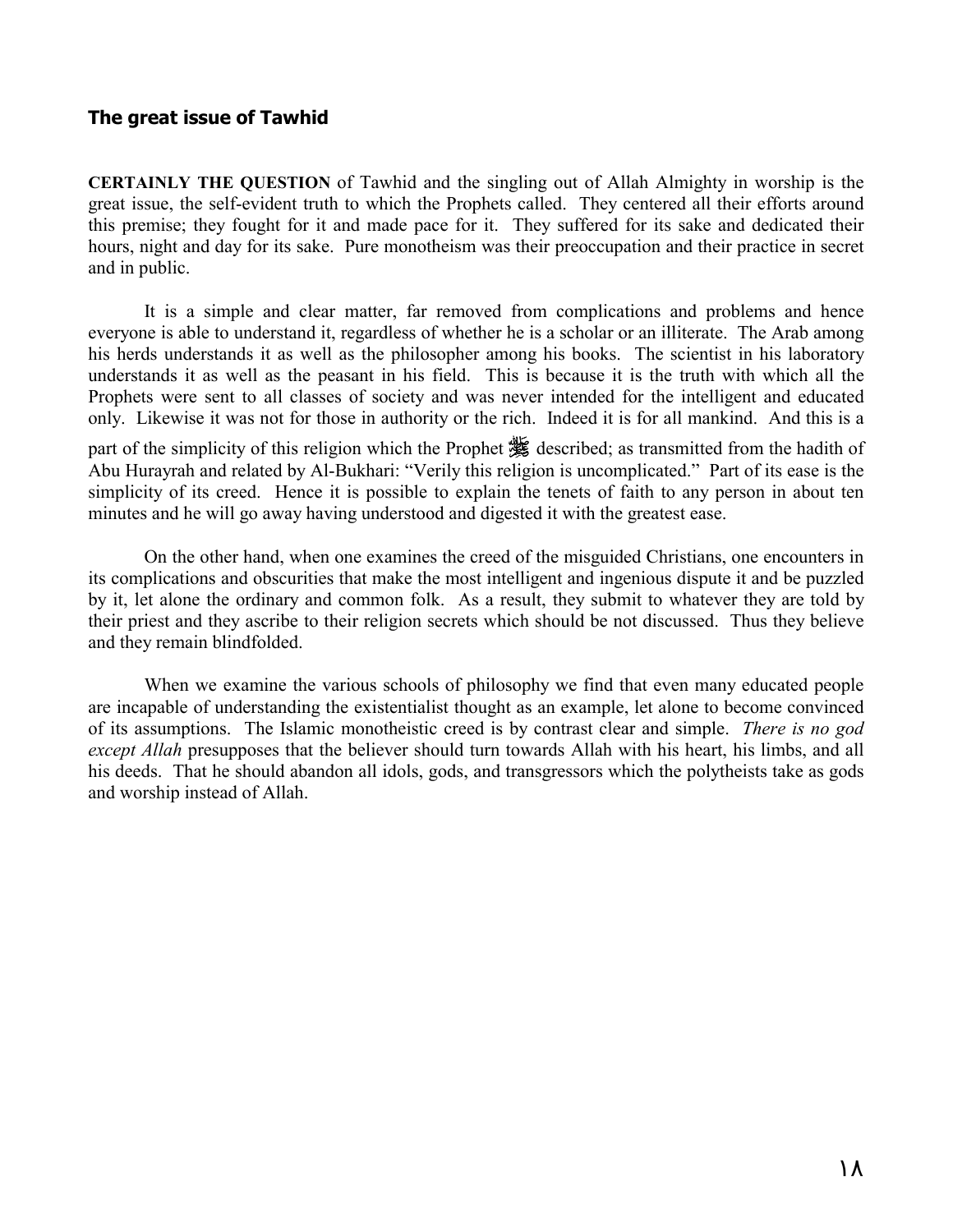#### **Civilized and primitive polytheism**

**IDOLS, GODS, AND** transgressors include everything which is worshipped other than Allah. It is, indeed, of ignorance that one should think that this includes only trees, stones, stars, and such things which are worshipped other than Allah.

 The worship of such things was consistent with the primitive mind of the Arab in the Days of Ignorance. This is seen in the tales of those who even worshipped idols made from dates, so that when they became hungry they ate these very gods. There was also the case of Abu Raj' al-Ataridi who used to search in the desert for four stones; three of these he made a tripod for his kettle. He used to face the fourth of these stones and pray to it. If he did not find stones he would scatter some dirt over an area then milk his goat on it and worship it.

 If this was consistent with the uncultured Arab mind, as it still is with the understanding of primitive peoples today, the affluent material civilized generations also contain numerous forms of paganism which are in accord with the minds of its people. These range from the worship of desires, intellect, material, as well as the Pharonic deification of persons and earthly constitutional systems.

 Therefore, it is plain that shirk includes the obedience to human beings in matters which involve the disobedience to Allah. And thus, people are obeyed after they were given the absolute right to legislate and determine what is lawful and unlawful; making the right to enjoin and forbid exclusively to others instead of Allah. Indeed, they are treated with reverence, requests, aw, fear, hope, love, and other forms of worship.

 In the same manner, it is also clear that polytheism includes the following of man-made laws govern the wealth, blood, honor, and bodies of people. They forcefully impose upon people obligations which they are incapable of resisting or lifting from their shoulders. Likewise it involves granting loyalty, love, and submission to unbelievers and hypocrites. These, in effect, are all forms of shirk.

 The Prophets of Allah propagated the monotheistic creed which necessitated the singling out of Allah in worship and full surrender to Him from every shade of polytheism. They presented these teachings to people in a manner which was clear and easy. *Worship Allah alone: you have no deity other than Him.* (Surah Al-Araf: 59) It is the duty of those who call to Islam that they should likewise present the message in the same manner as the Prophets did. It is not in the interest of Islam that they should give people the impression that Tawhid – worship of Allah without associating partners to Him, is something difficult or incomprehensible and which only a few people are capable of practicing. All of this is contradictory to the reality of this natural faith and contrary to what the life of the Prophet

Muhammad  $\frac{1}{25}$  illustrated. For example, a Bedouin who spend all his life in polytheism and paganism would sit for a few moments with the Prophet and listen to his explanation of Islam and the meaning of monotheism; in the end the Bedouin would leave as a Muslim – indeed as a believer and a caller to Allah's religion. He would then go to his people and proclaim: "Verily the idol of al-Lat is no god and the idol of 'Uza has no honor, I disbelieve in them and those who worship them instead of Allah." So entrenched would be his conviction that when his wife comes to him he would rebuke her and drive out saying: "Islam has decreed separation between you and I."

 With this ease, passion and depth they understood Islam and thus became its propagators from the moment they became convinced of its tenets. In this light it is not fitting for us to create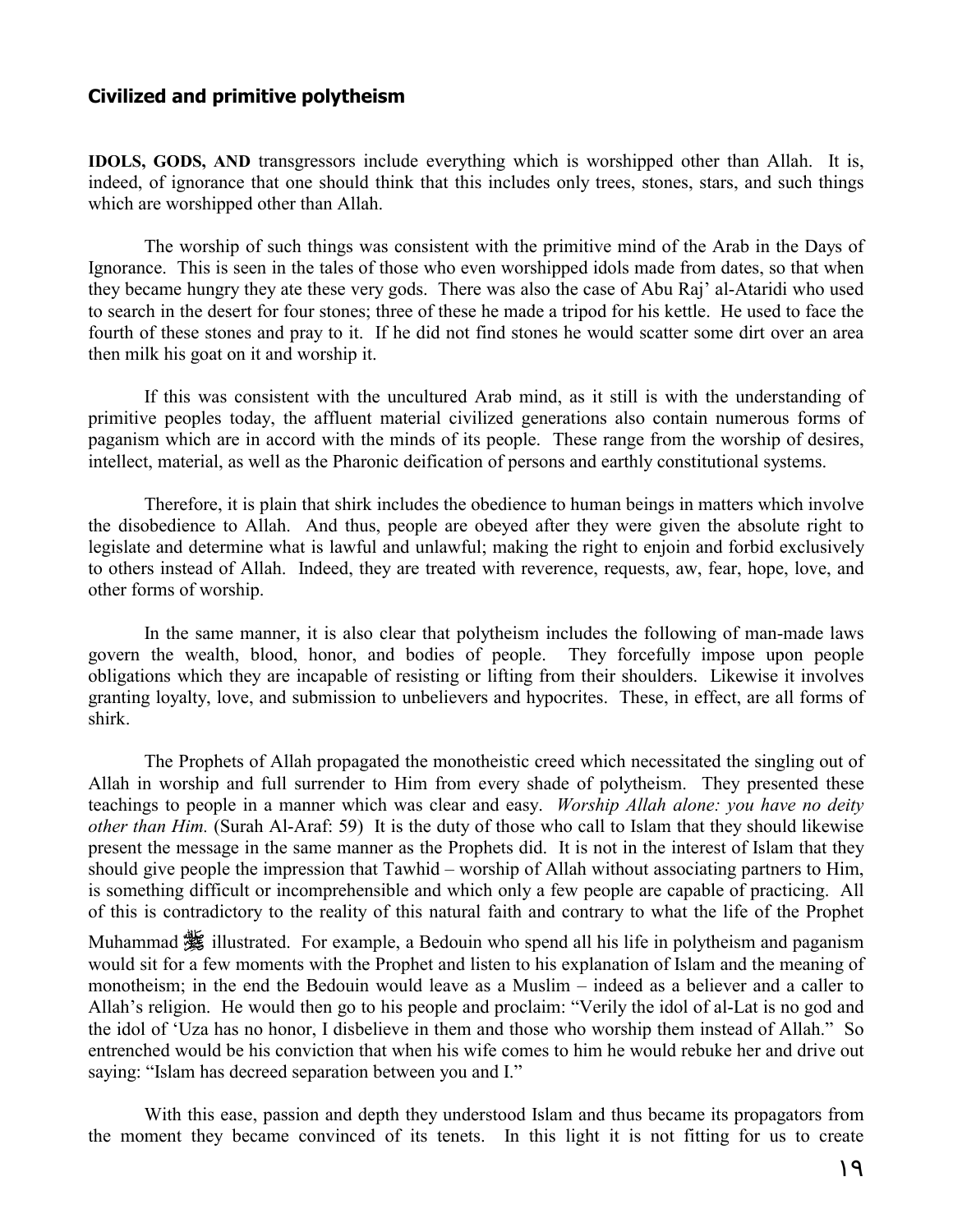unnecessary confusion for people. The religion is crystal clear to all, both the common people and the learned understand Allah's signs and the prophetic traditions related to monotheism. Our duty, therefore, is only to explain the meanings of some texts that may appear difficult to them.

 Neither is it proper for those who have inherited the mantle of the Prophets to obscure the tenets of the faith in order to derive material gain from over lengthy periods of instruction. Nor should we be like those university lecturers who make others believe that they have no right to speak or give their views about a matter on the pretext that others do no understand or perceive the dimensions of the issue. In other words, as if they alone have been endowed with comprehending minds.

A Muslim reading of Surah Al-Ikhlas (the  $112<sup>th</sup>$  Surah) with its five verses is enough to fill his heart with the love, praise, knowledge, and Tawhid of Allah. It is enough to confirm all the qualities of Allah's perfection; and more so, absolve Him from all faults and shortcomings: and which Muslim does not know this Surah? And shall we not proceed from this great things which he knows, so that we may explain to him its meaning, lay bare before him its proofs, and call him to take from the Qur'an this rich knowledge. Without creating a barrier between him and this knowledge with modern jargon, imported terminology or 'logical' deductions that render the adoption of this faith to become like the taking of mathematics or algebra!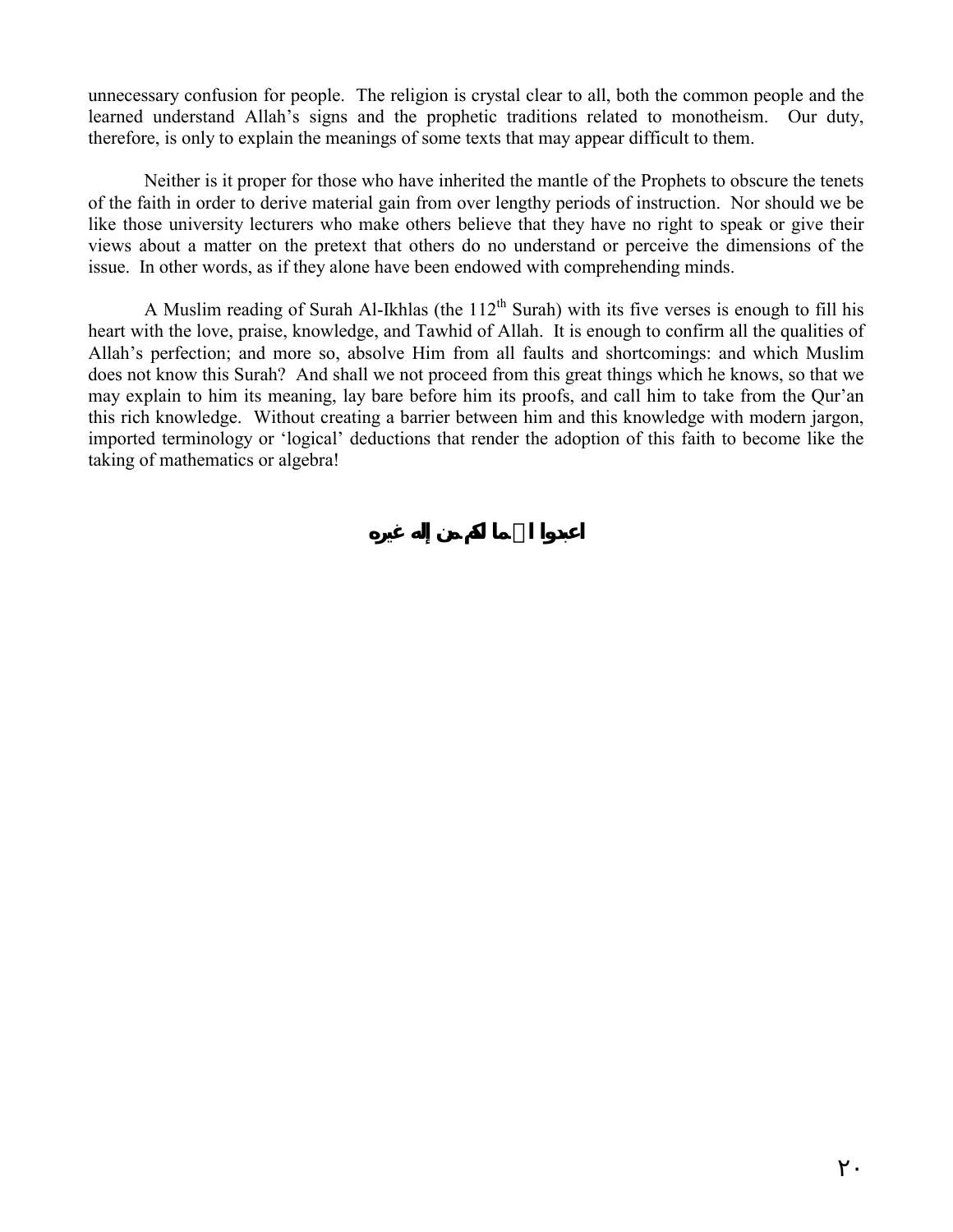#### **What is the conflict about?**

**IT HAS BECOME** clear and self-evident that the battle between the Prophets and their adversaries was actually centered around this great pillar – the Tawhid of Allah, and singling Allah out with the entirety of worship acts. This battle was never about secondary juridical differences, or about elements of legal intricacies, or about an issue for independent judgement. Instead, we recognize that the laws of the Prophets themselves were numerous, each according to the time, place, and those addressed. That these laws were brought in order to organize people's lives in such a manner which sooner rather than later guaranteed their interests. The Prophets were, therefore, brothers; their religion – Tawhid – as was reported by the Messenger  $\frac{1}{25}$  was one even though their laws were somewhat different.

 In this light, will not those who are concerned with the affairs of Islam become enlightened? Will they not renew the Call of the Prophets and their followers, and fight the same battles that the Prophets fought? Will they not cease to preoccupy themselves with insignificant matters that distract them from the real issue? For surely, this great battle of truth against falsehood has been the concern of the reformers and renewers throughout history.

 The battle which Shaykh Al-Islam ibn Taymiyyah, for example, fought against his adversaries was first and foremost a battle of Tawhid. It was a war against every form of *shirk* in worship, against transgression, and misguidance. Similarly, the battle waged by Imam Muhammad bin Abd al-Wahab, the renewer, was one against various forms of polytheism which had become rooted on the Arabian Peninsula. He invited the people to the worship of Allah Almighty alone and to abandon all forms of paganism and polytheism. His struggle was never about side issues or juridical differences. For this reason one cannot ascribe to Shaykh Muhammad bin Abd al-Wahab, his followers, or students an independent school of jurisprudence. Their legal thought is the same as the Imams who preceded them. Thus, they always chose that which was closes to the evidence but never aspired to establish a fifth school of Figh, as some falsely claim.

 And so while many people still collect the books of Shaykh Muhammad bin Abd al-Wahab, read them, listen to, and even memorize them, some are nevertheless ignorant, or consciously ignore the real nature of the conflict which the Shaykh inspired. Indeed, many of those who profess knowledge and identify with the Islamic Call keep themselves busy in petty quarrels, lost in emptiness with those around them. They engross themselves with books, dissertations, and audiocassettes on secondary issues leading to time-consuming debates, big and small; refuting, rebuking and rebutting each other in issues that completely overwhelm them, producing nothing of benefit akin to an empty windmill!!! All of this relates to issues that are more often than not minor and where a difference of opinion is tolerated. These issues do not usually contain elements of absolute guidance or clear-cut misguidance. Instead, they invariably bear elements which are partially right and partially wrong. Possibly part of the right may be here while another part is somewhere else. And the issue should remain within these limits.

 In this light we are obliged to express our concern about the share of the Tawhid of Uluhiyyah (maintaining the unity of Allah's worship and exclusively of rule) amid these great efforts that are being expended. How many books do we possess on this subject? How many research papers? How many articles! How many discussions! How many cassettes concerning this matter?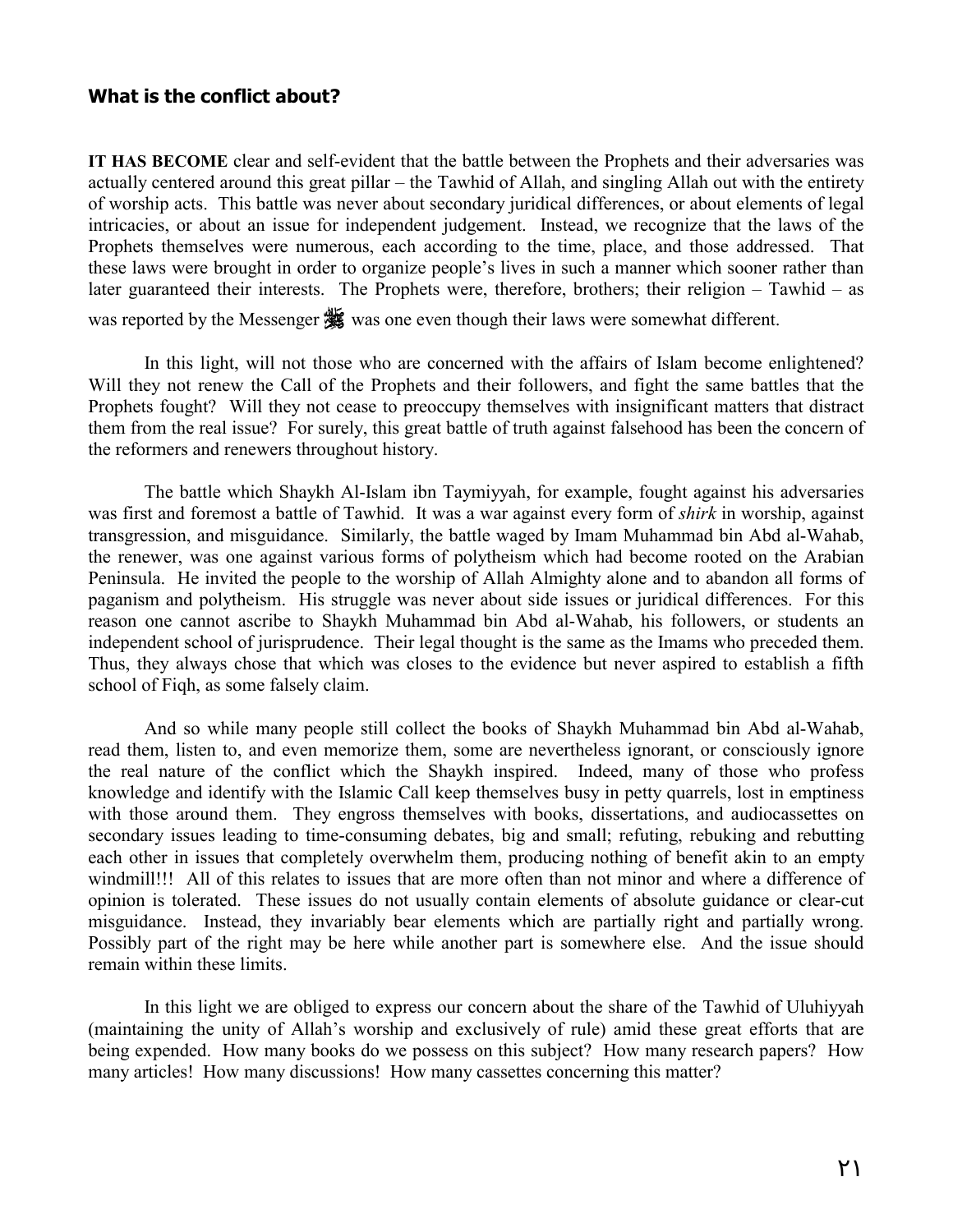#### **Sloganeering Islam is not enough**

AS WE HAVE indicated before, there is no doubt that the issue of Tawhid of Uluhiyyah is indeed a plain matter. Bet hat as it may, the issue of Tawhid and the declaration *There is no God except Allah* is not, however, an empty slogan which is shouted. It is rather a truth which is actually lived. Those who attack the callers to Islam today on the pretext that they are raising slogans to which they are hostages, they know very well that the ones who really raise slogans are the rulers who promised their people paradise on earth, united, and victory over the enemy; yet all of these sweetened promise did eventually evaporate into smoke.

 When the empty slogans dissipated and the people finally knew who were the real bearers of truth – the supporters of the Islamic causes and callers to faith – they drifted towards them in all lands without exception. And to the same degree that Tawhid is not a slogan which is raised, it is also not simply a word which is uttered only devoid of any intent to act. For had this been the case, the polytheists would have hastened to accept it. They pointed this out to the Prophet ※ when he requested from them the Tawhid declaration word: "By your father, [had it been one mere word that does not entail action] we would give a thousand words!"

 Surely, the act of merely uttering the Tawhid declaration: 'there is no god except Allah' is an easy matter. The Arabs as well as the non-Arabs can proclaim it, and so too can the big and small, for it requires no great exertion. Yet the matter goes much further than this since this declaration demands the fashioning of all life's activities according to Allah's law. It demands that the individual should not devote his prayers, Zakat, or worship to any other than Allah Almighty. *Say (O Muhammad); Verily, my prayer, my sacrifice, my living, and my dying are for Allah, the Lord of (mankind, jinns and all that exists). He has no partner. And of this I have been commanded, and I am the first of the Muslims.* (Surah Al-Anam: 162-3) So whoever declares 'That there is no God except Allah' then supplicates to, or seeks assistance from a prophet, righteous man or the like, would have contradicted this great pronouncement.

 In the same manner, the declaration that 'there is no God except Allah' also demands the formation of economic systems according to Allah's commands, far removed from the Eastern communist systems and the interest oriented systems of the West. For even though the eastern communist collapsed, the Western systems continue to execute their crimes in all parts of the world. Indeed all indications are that the interest-ridden systems of the wets would continue to entrench itself, contrary to the laws of Allah.

 Still further, the declaration 'there is no God except Allah' also demands that all rules, laws, and systems should not be taken from sources other than the Qur'an and the traditions of Prophet Muhammad  $\frac{1}{2}$  - the Sunnah. For in reality there are two programs and two systems of life. The system or religion of Allah on the one side, and the system of kings on the other side. The religion of Allah implies the worship of Allah only with all that monotheism stipulates in human affairs. Hence Allah Almighty says in the story of Prophet Yusuf: *He could not take his brother by the law of the king except that Allah willed it.* (Surah Yusuf: 76) Therefore, the religion of Allah is clear, it is not the religion of the kings, and it is not the religion of the transgressors.

 That there is no God except Allah determines that Allah alone, should specify what is lawful and what is unlawful, what is right and wrong, what is truth and falsehood, and what is virtuous and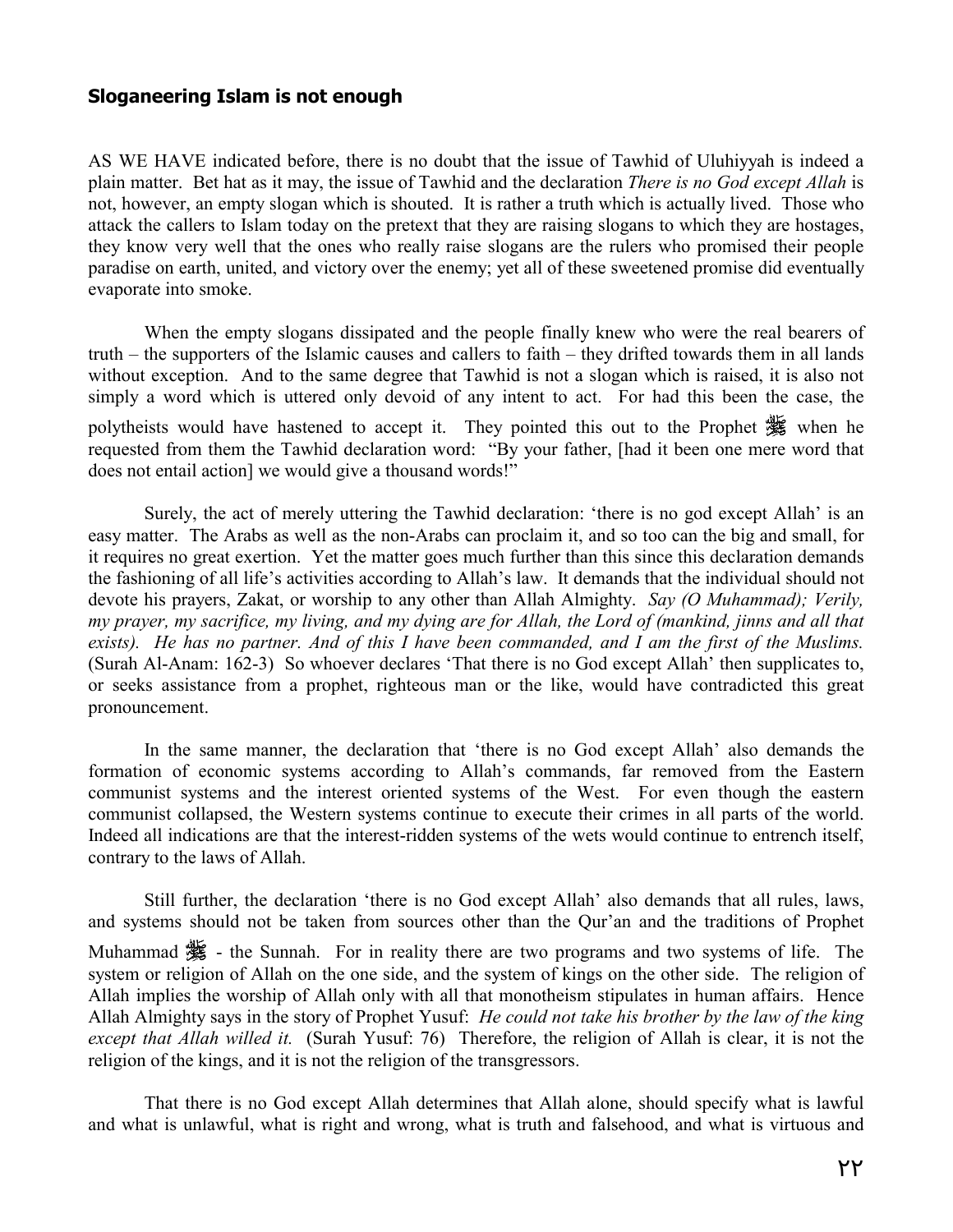corrupt. Consequently, the rule by what Allah has revealed is, indeed, an integral part of "There is no God except Allah". Conversely, the rule by other than what Allah has revealed is a form of polytheism which not only contradicts the great declaration, but also amounts to a contention with Allah in His affair, and a challenge to Him in His realm. Thus Allah Almighty declares: *They have no Helper or Disposer of affairs other than Him, and He makes none to share in His Decision and His Rule.* (Surah Al-Kahf: 26).

 In another verse of the Glorious Qur'an Allah states: *Or have they partners with Allah (false gods), who have instituted for them a religion which Allah has not allowed.* (Surah Al-Shura: 21) And so on one, whoever he might be, has the right to legislate in lieu of Allah, not even the greatest scholar. For the scholar when he says this is lawful and this is unlawful, he does not come with anything from himself. Instead he is only articulating the verdict of Allah and His Prophet and translating the Qur'an and Prophetic traditions. If, therefore, this is the position of a scholar in this matter, the person who is not learned is even more constrained by this principle. *And if any of them should say: "Verily I am a god besides Him (Allah)" such a person We would be recompensed with Hell.* (Surah Al-Anbiyya: 29).

 Those who consider the Call for the rule of Allah's law a kind of 'politicization of religion' – meaning that religion has been subjected to political cravings and personal glory – who catalogue accusations in their newspapers and books against the callers to monotheism, obviously these detractors are only repeating what the enemies of the Prophets said in earlier times.

 We must, accordingly, address the masses who have confidence in our words. And thanks to Allah there are many. We say by Allah, we are not in pursuit of personal gain and neither are all sincere callers to truth. And they, by Allah's grace, have become numerous in all parts of the world. They are not hankering after personal goals and benefit. For had been the case, they are well aware of the way to achieve them.

 On the contrary, the callers to faith aspire to reform. Hence they adopted the difficult path of the Prophets in which there is ridicule, animosity, the outpouring of slanderous accusations against them, and every kind of physical and psychological persecution. *Verily, many Messengers were denied before you (O Muhammad), but with patience they bore the denial, and they were hurt, till Our Help reached them.* (Surah al-Anam: 34) *And many a prophet fought in Allah's cause and along with him large bands of religious learned men.* (Surah al-Imran: 146) Allah Almighty also says concerning the Children of Israel: *That is because they used to disbelieve in the signs and evidence of Allah and killed the Prophets wrongfully.* (Surah Al-Baqarah: 61).

 This is the way of the Prophets, filled as it is with dangers. Many of them were killed, many wounded, some were isolated and others denied the right to leave their lands. They were persecuted but remained patient. Furthermore, they never cowed to the cheap delights of this world. Indeed, it has become well known who are the ones that hanker after temporal gains. They are the ones pursuing these gains even if it is on the ruins of the Muslim nation and destruction of its interests.

 Where are the secularist parties that used to fill the air with national cries? Have they not sold our countries with all their wealth to the disbelievers? Where are the sponsors of liberalization, are they not dying for the sake of the 'New World Order' – which is itself a cover hiding the desire to imitate the miserable West. Where are the callers to democracy who seize by force the will of millions when it is not consistent with their desires?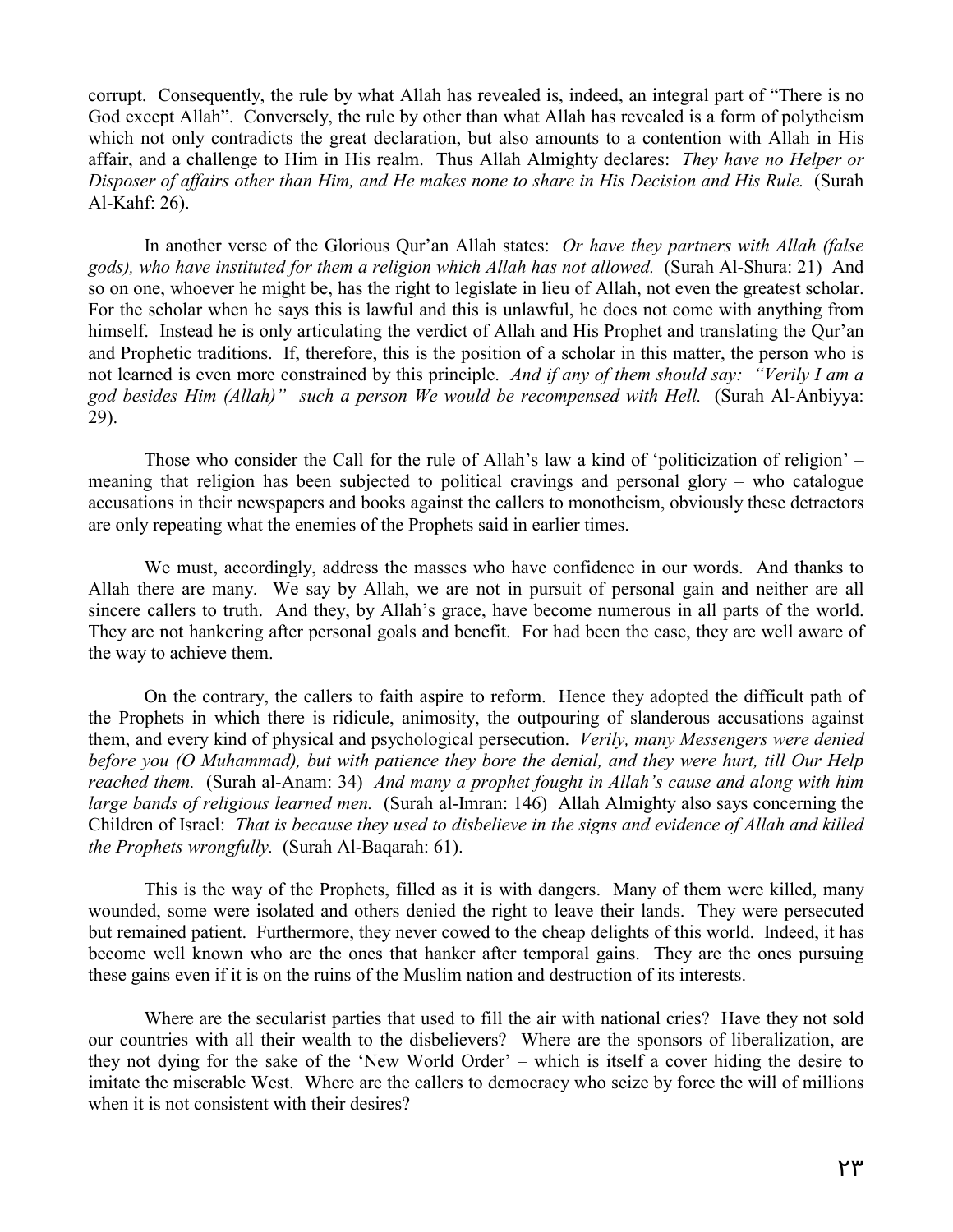Surely the reformers and callers to faith have turned their backs on the delights of this world, and chosen what is with Allah. They were pleased if circumstances dictated, even to leave their homes and children and face the hardships of living in strange lands in order to achieve the pleasure of Allah.

Indeed their master and leader, the Seal of the Prophets supply was himself wounded in the battle of Uhud, receiving injuries to his head and suffering a broken tooth. On that occasion he remarked: "How can a people prosper when they have shed the blood of their Prophet." (related by Al-Bukhari). Moreover, the greatest goal of the Prophets and Messengers was always either victory or martyrdom. Prophet Muhammad eloquently expressed this when he said: "I wish that I would die in the way of Allah, then I would be brought back to life and killed again, then brought back to life and killed again." (related by Al-Bukhari).

 Accordingly, the Prophets of Allah never craved after this world and they never nursed ambitions for rank and positions. On the contrary, they were the furthest people from these aims. And Allah knows that the sincere callers to faith are also the most disinterested in the things which the worldly people compete for. They are the most disinterested with the things that their accusers strain their necks to gain.

 One of these guided callers once declared: "I would much prefer to be postman in a country ruled by Islam rather than to be a ruler or minister in a land that is not governed by the laws revealed by Allah." In the light of this example and many similar ones the empty claims leveled against the callers to Islam that they aspire to political power are wholly destroyed. The truth of the matter is that they all have a profound concern for the affairs of the Muslim nation. What there is no doubt about is that we worship Allah and remain devoted to His religion by considering politics to be an integral part of religion and the doctrine of separating politics from religion is tantamount to disbelieve and defection from the Islamic faith.

 The reform of political corruption was one of the tasks which the Prophets were raised to carry out. Allah Almighty says in His Book which can never be approached with falsehood from any angle: *They who do not judge in accordance with what Allah has bestowed from on high are, indeed, deniers of the truth!* (Surah Al-Maidah: 44) *They who do not judge in the light of what Allah has bestowed from on high – it is they, they who are truly iniquitous!* (Surah Al-Maidah: 47) *And they who do not judge in accordance with what God has revealed – they, they are the evildoers!* (Surah Al-Maidah: 45).

 In this same context Allah Almighty also says: *For clearly, most clearly, have We spelt out everything!* (Surah Al-Isra: 12) *We have bestowed from on high upon you (O Muhammad) step by step, this divine writ, to make everything clear.* (Surah Al-Nahl: 89) *Verily, this Qur'an shows the way to all that is most upright.* (Surah Al-Isra: 9) Meaning, of course, in every aspect of life, it guides the way to all that is upright; in economics, politics, social affairs, media, and administration.

 During the Makkan period certain Qur'anic verses were revealed to the Prophet rebuking the polytheists for their governance by laws other than the law of Allah. This is one form of the polytheism into which they have fallen, and from which the Prophet had come to rescue them. And this is one of the meanings of 'There is no God except Allah.' Allah says: *he who rejects the powers of evil and believes in God has indeed taken hold of the firmest bond.* (Surah Al-Baqarah: 256) And for every affair to Allah and His Prophet there is a ruling; likewise, the forces of evil also have an opinion. For this is the religion of Allah; and this is the religion of evil, and it is necessary to counter the call of the religion of evil and tyranny, which pervades all environments through the advance of communications technology and its influences.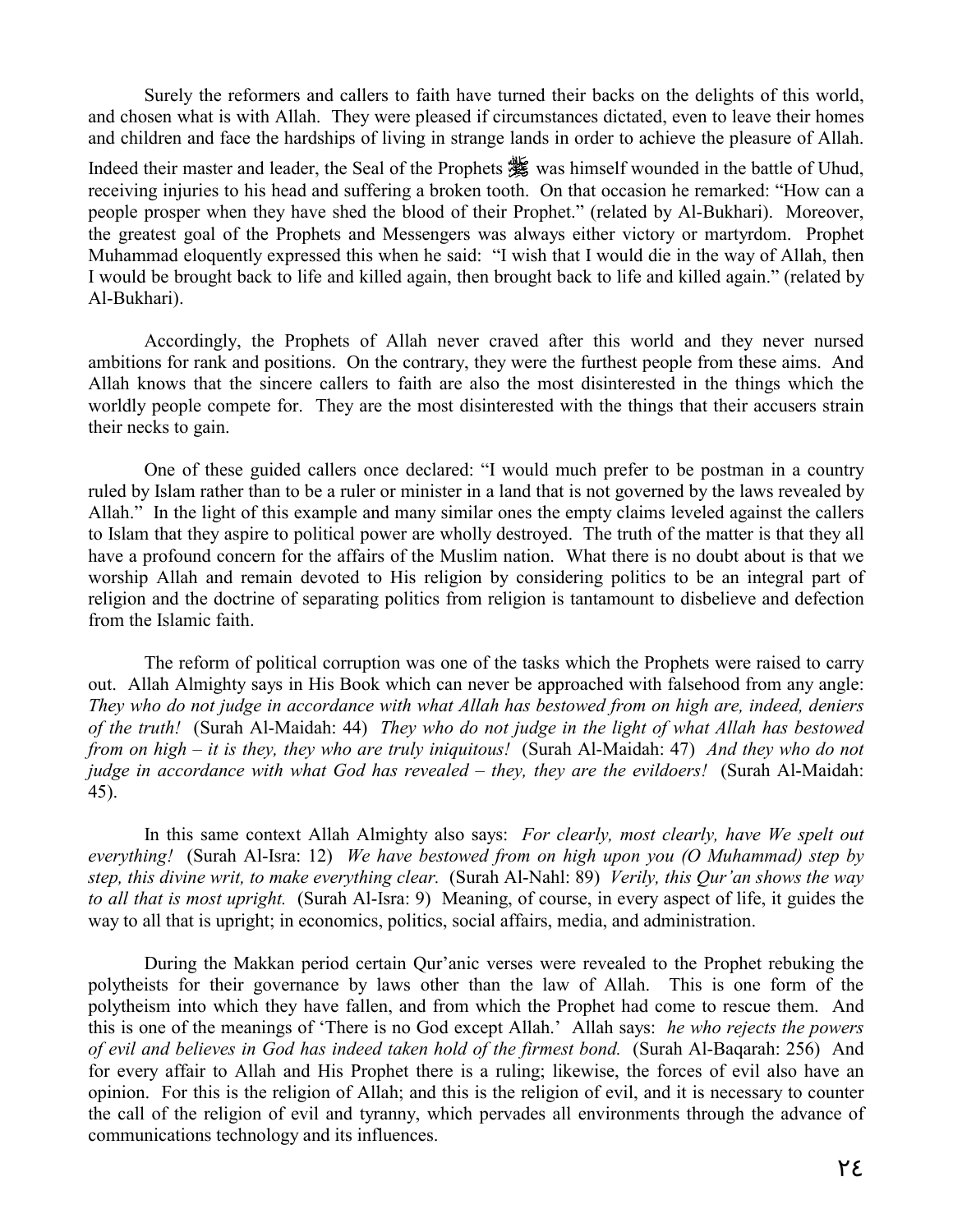It is vitally necessary to confront these media distortions with clear explanations of Allah's law, which the human soul naturally accepts. This is the long and difficult road which the Prophets chose. Their followers are obliged to choose this path also, regardless of the efforts, hardship, and inconvenience it may cause them. They should know, moreover, that had the Prophets or the reformers fought the various forms of polytheism manifested in social conditions *only*, which contradict the declaration *'There is no God except Allah'*, then no one would have opposed them. Indeed only a few would have stood up to them. But the Prophets did not call to one aspect of religion only, instead they tried to reform all affairs of life. As the Prophet Muhammad  $\frac{1}{100}$  said: "No one will be able to arise with this religion except he who embraces it from all its sides." There is no doubt, therefore, that among the demands of the declaration of *'There is no God except Allah'* is the surrender to Allah

Almighty only and recognition of His right to legislate and rule.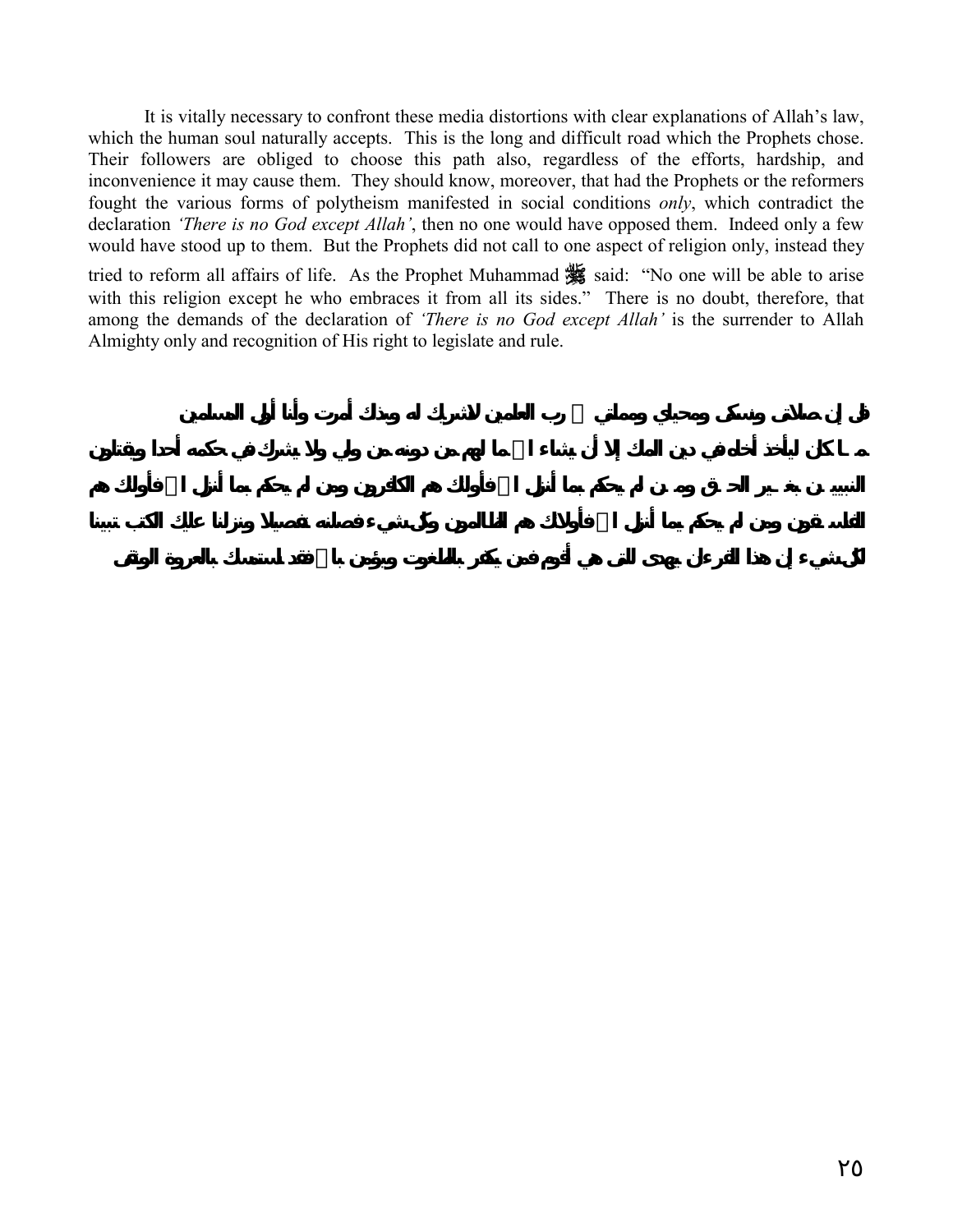#### **Realizing loyalty to Allah**

**AMONG THE REQUIREMENTS** of the declaration *There is no God except Allah* is that the individual should also free himself from loyalty to others beside Allah. Free himself from loyalty to the iniquitous, loyalty to the pagans, to the Jews, Christians, secularists, hypocrites, and others from among the nations and schools that have strayed from the path of the Prophets and Messengers.

 Hence the individual should fully dedicate his loyalty to Allah, His Messenger, and the believers. He should disassociate himself from all other loyalties to the extent that his heart vibrates with this feeling. Thus he cannot incline except to the people of truth and faith. He prays for them, becomes happy whenever they are victorious, sad when they suffer affliction in any battle between truth and falsehood, irrespective of whether it is a military, political or media battle and regardless of whether this takes place in the west or east, above every land and below every sky.

 And thus among the signs of a believer is his happiness for the success of the religion of Prophet Muhammad and sadness for its decline. In the same manner, among the signs of a hypocrite is his happiness for the decline of Islam and his sadness with its ascendancy. The hypocrite cannot control himself when he sees the believer visited by adversity. He becomes overwhelmed with delight and he reveals this heartfelt joy over what befell the believers. This is because his loyalty is not to the believers and his heart is filled with hatred and hypocrisy. Of course, he expresses these feelings in his own special way. If he is a politician he will express it in a neatly packaged statement. If he is a journalist he will present his view in an attractive bulletin. Needless to say, none of them can conceal the truth. A Muslim is obliged, therefore, to love his brother Muslim who celebrates the Oneness, uniqueness and exclusivity of Allah. He should desire for him success, pray for him, sympathize with him, and defend him. In fact he should know that these are rights which his brother has upon him, and are in facts, acts of worship regardless of the outcomes of the battle. Therefore, whether the Muslim brother will triumph or not is never the measure for support. Surely uncertainty in loyalty is among the traits of the hypocrites. If they witness one group achieve success they support them, and if they see the other group attain victory they support them also. As Allah Almighty says: *Those who but wait and see what betides you: thus, if triumph comes to you from Allah, they say, "Were we not on your side?" – whereas if those who deny the truth are in luck, they say [to them], 'have we not earned your affection by defending you against those believers?"* (Surah Al-Nisa: 141) And this is how the hypocrites change their colors and deceive others, for at times they say that which pleases both parties and join the victorious party after their success.

 Thus whenever one examines any of the Islamic issues especially when the Muslims are persecuted and are in a state of weakness, one finds that the leaders of the hypocrites emerge from within their ranks showing their teeth and offering help to the polytheist and secularists. Indeed they assist them and subject all the resources that Allah has given them to help the enemies of Islam – totally contrary to what was practiced by the Prophets. As Musa العَلَيْة said: *O my Sustainer! [I vow] by all the blessings which You have bestowed on me: never shall I aid such as are lost in sin!* (Surah Al-Qasas: 17) Those who identify with Islam in their speech are many but in reality they do not realize genuine monotheism and they do not exercise the real meaning of disassociation from the polytheists and secularists. Instead they have established the greatest doctrinal hypocrisy in their beings which takes them outside the fold of Islam and makes them sympathize with the polytheists everywhere, helping them against the believers and being happy with their ascendancy. Their vacillating tongues declare: "O my Sustainer whatever You have blessed me with, I will be a helper to the polytheists and I will use whatever You have given me to support their cause against the believers!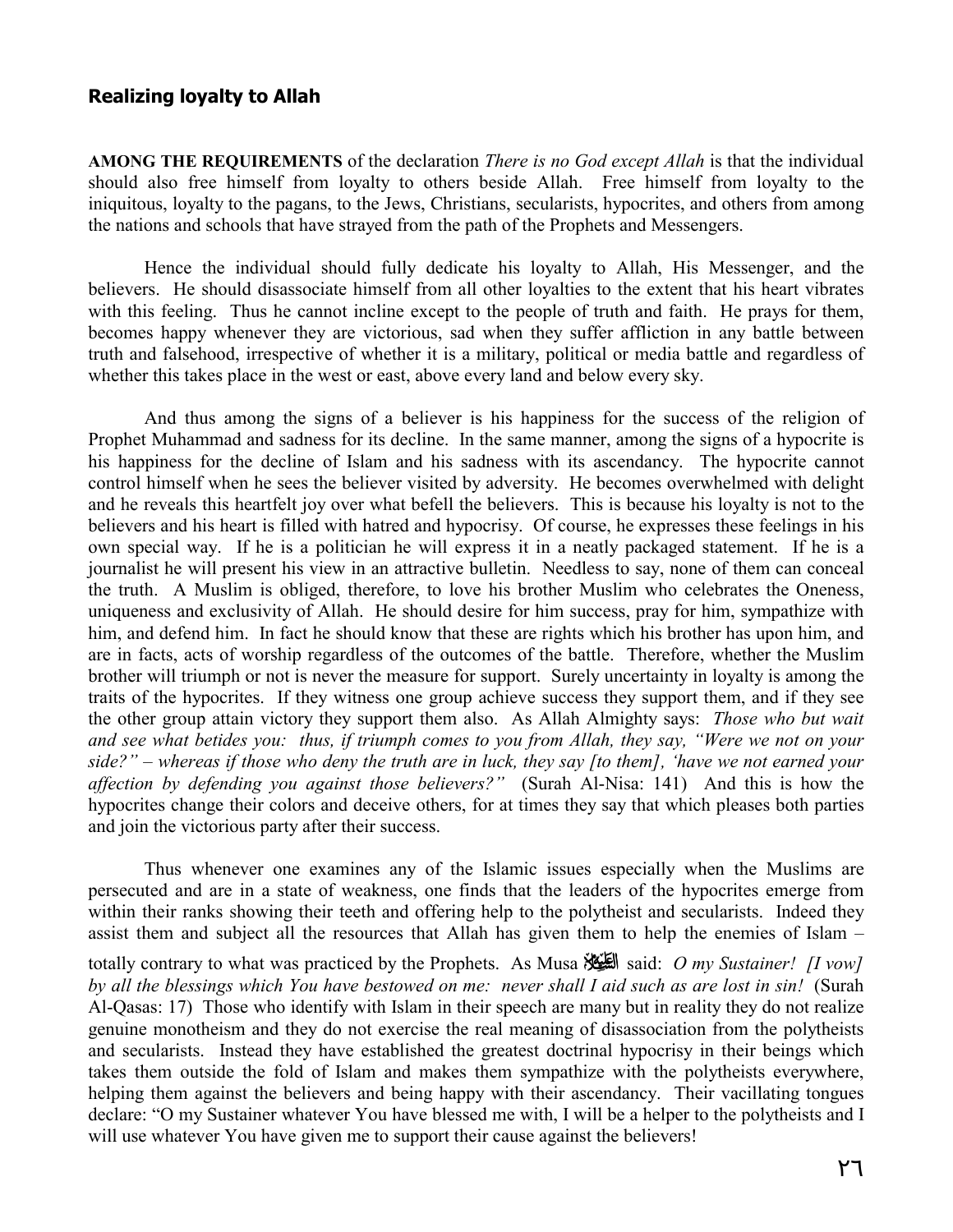Clearly the issue of loyalty and disassociation is a fundamental one; hence some of the scholars have said: "After the issue of the Tawhid al-Uluhiyyah, no other issue was detailed in the Qur'an as that of loyalty and disassociation."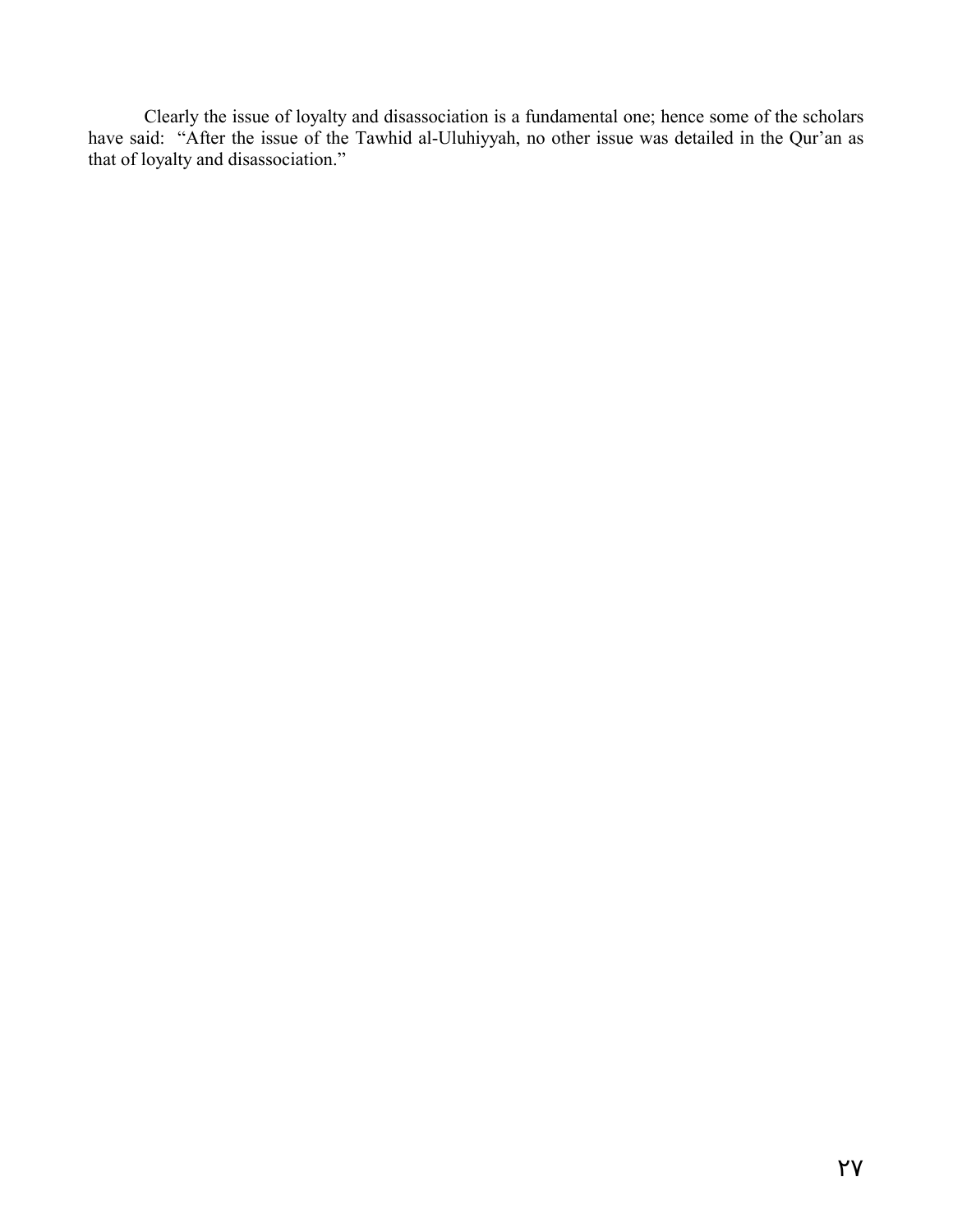#### **And neither did he bid you to take the angels and the Prophets as your lords.**

**NEVER DID ANY** of the Prophets call to praise their persons. Allah Almighty says: *It is not conceivable that a human being unto whom God has granted revelation, and sound judgement, and prophethood, should thereafter have said to people, "Worship me beside God"; but rather [did exhort them], "Become men of God by spreading the knowledge of the divine writ, and by your own deep study [thereof]." And neither did he bid you to take the angels and the Prophets for your lords: [for] would he bid you to deny the truth after you have surrendered yourself unto God?* (Surah Al-Imran: 79-80).

 Never did any of Allah's Prophets or Messengers call upon the people to worship him, thereby making him a god in place of Allah. On the contrary they all ordered their people to obey and worship Allah and reject any other than Him. They nurtured their people's hearts on the principle that benefit and harm, giving and denial, are all determined by Allah. And that the period of one's life is also in the hands of Allah, and that no man is capable of benefiting or harming, or granting life or death or bringing back to life any of his fellow human beings. Similarly, that speaking the words of truth does not separate one from his sustenance or shorten his life span. And that Allah only is the Debaser, the Elevator, the Withholder and the Bestower, the Malefactor and the Benefactor, and to whom all affairs are in His hands. Their hearts were filled therefore with the love of Allah and the desire for His grace. It was at that point the exaltation, love, and fear of the creation was expelled from their hearts and the glory, awe, and majesty of Allah filled them instead. Hence they spoke the truth without fear of the consequences, not fearing the wrath of the detractors. They complied with the commands of Allah and they avoided the polytheists, they helped Islam and the Muslims everywhere and supplicated to Allah, and were patient with what befell them. They did not attach to this world any great value even though they could have benefited from some of its bounties that Allah made lawful. They subjected the earth for their own service but never did they themselves become servants of the earth. Hence they utilized whatever is in it to secure the favor of Allah and success in the Hereafter.

 The callers to Islam should, therefore, work with the seriousness that was a feature of the prophetic missions before them in the sense that they should not call the people to any particular juridical school; or impose upon them their own individual judgement and analysis. Neither should they seek to create personality cults for any individual; except of course the person of the Prophet Muhammad for he is the master of the followers and the Imam of all others, and we call people to adopt his ways and follow him openly and secretly.

 If the people see us callers to faith – calling one day to the worship of others than Allah in any aspect of life, or to follow an example other than the Prophet Muhammad in some affair, they should reject our Call and throw into our faces all our preaching and consider it a denial of all that we pledged and all of our submission to the religion of Allah. Rather, the correct *Da'wah* is to the Book of our Lord and Sunnah of our Prophet and both are forms of monotheism – Tawhid of Allah, in worship and obedience, plus that of the Prophet by following what he brought from his Lord.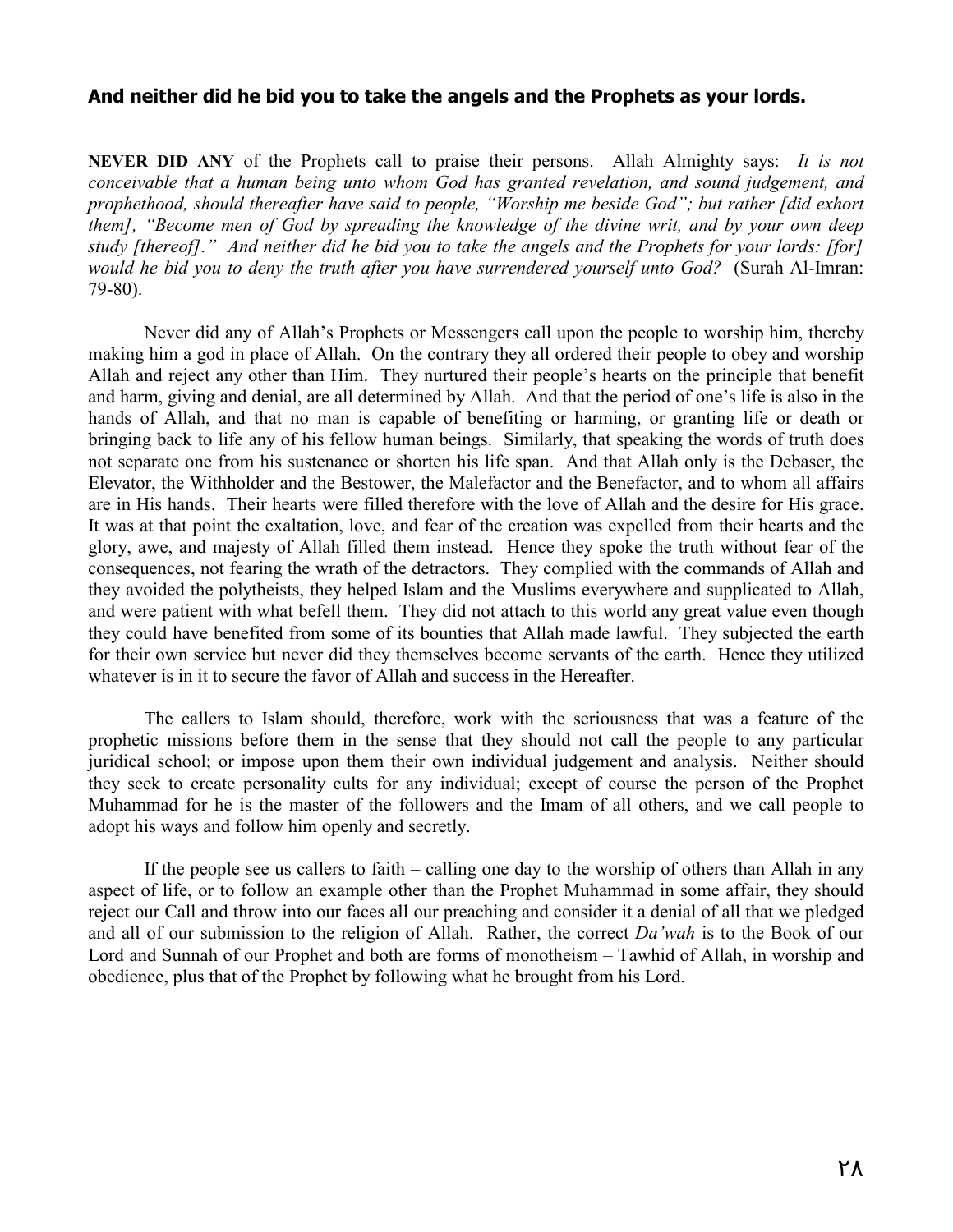#### **The field of the battle and its weapons**

**IF THE SUBJECT** of the battle between truth and falsehood is that of the unity of Allah or Tawhid al-Uluhiyyah, then the stage of this battle is life in all its aspects and details. The life which is contested between the servants of Allah and the servants of the devils.

 There is no doubt that the servants of the wrongdoers always work to make people ignorant of the real nature of monotheism and isolate it to certain limited corners of life. This is conducted in order to enable them to deceive the people and lead them astray with their dreadful plans. To the degree that if the evildoers claim, only claim, that they rule by the laws of Allah, and that they are calling to the religion of Allah, and working for reform, the people would believe them, because they do not know the real essence of Tawhid. They do not realize that it encompasses every aspect of life. If they knew this they would have said to the evildoers: *Produce an evidence for what you are claiming, if what you say is true!* (Surah Al-Baqarah: 111) They would also call aloud: "How can you contradict in your every action what you say with your tongue?" Likewise it is among the objectives of the evildoers that they keep the people in a state of ignorance of monotheism so that they would be able to create doubts among the Ummah concerning the Call to Allah. And sow seeds of skepticism in the souls of the masses concerning the aims of the callers and their message.

 The weapons of this war between polytheism and monotheism, between the servants of the devils and the servants of Allah, are every means that can be used. For the servants of the devils would not fear to use any means to realize their objectives. Even though their aim is deprave, for it involves the worship of other than Allah. They have no compunctions about using corrupt and debased methods to achieve their goals, including lies, deception, theft, espionage, and any other methods that fall into their hands.

 Indeed they go even further by employing methods of violence, repression, eviction, murder, and al other forms of tyranny. Thus we find that the countries which claim to protect human rights do not, under any circumstances, show any value for the Muslim person. They attach no value to his blood, in fact they use weapons of mass destruction against them… and what are weapons of mass destruction anyway?

 Is not the poverty that has been imposed upon the Muslims among the weapons of mass destruction? To the extend that those Muslims become wholly preoccupied with finding their daily bread. Hence we find vast numbers of Muslims dying from hunger in many Islamic lands. By Allah, you can see the Muslim infant reeling in pain and dying of hunger in front of your own eyes in some countries!

 Is not the promotion of ignorance among the Muslims of their religion and their worldly affairs a weapon of mass destruction used against them? Such that Muslims become ignorant and do not practice their religion, not do they invite others to it. They do not follow those who preach to them, ignorant of the world around them. So much so that they have become dependent on the enemies of Islam even for their daily needs.

 Is not the drowning of the Muslims in places of diseases, despair, and decay among the weapons of mass destruction directed by the enemies of Islam to physically get rid of them, reduce their numbers, and dominate their lives!